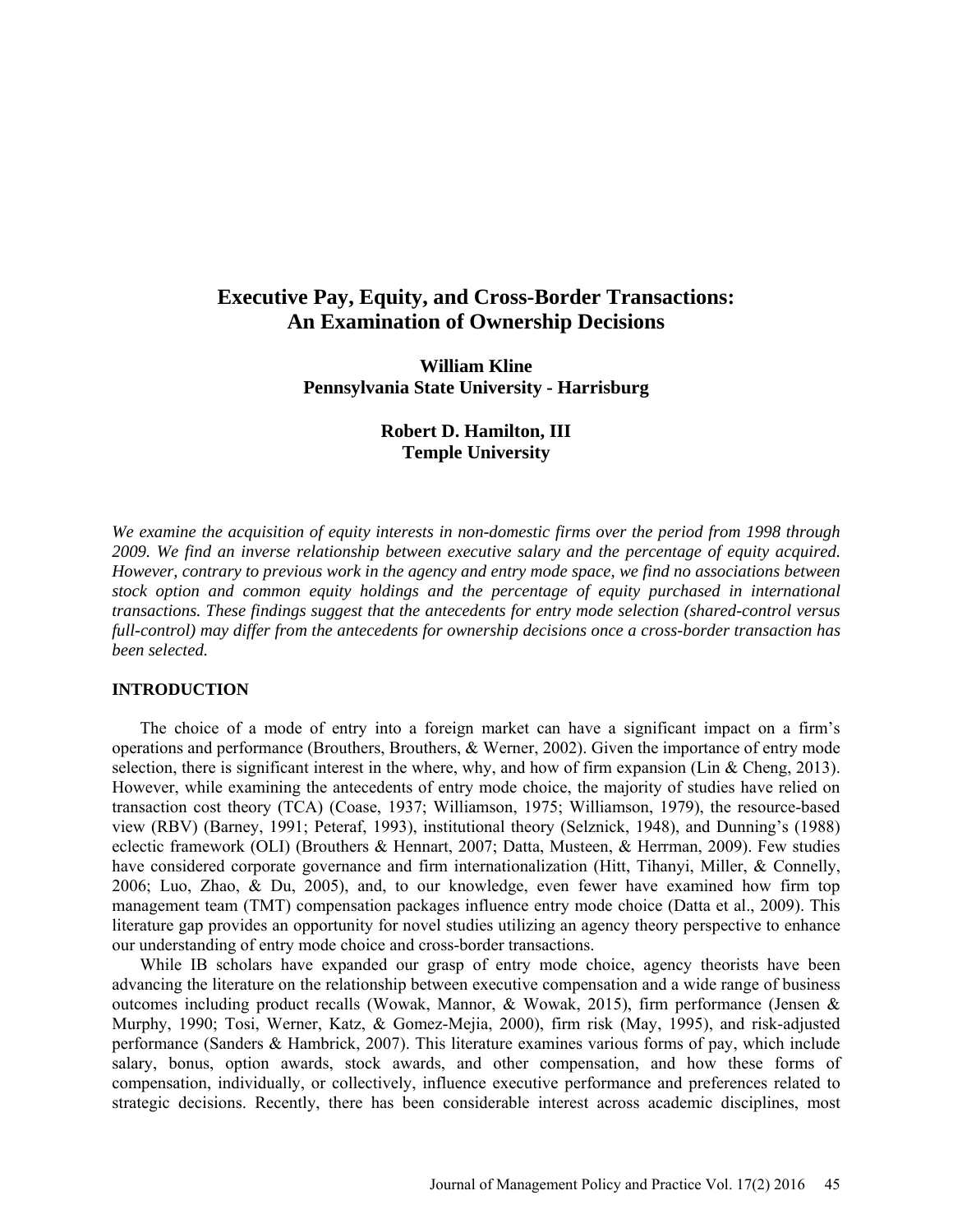notably accounting (Carter, Lynch, & Zechman, 2009), finance (Wright, Kroll, Krug, & Pettus, 2007), and management (Sanders & Hambrick, 2007), related to the impact that executive compensation has on strategic decisions, firm policies, and firm risk. Datta, Iskandar-Datta, and Raman (2001) found a positive relationship between equity-based compensation and executive effort to seek acquisition targets with greater growth potential and associated risk. Sanders and Hambrick (2007) found that CEO stock options lead executives to "swing for the fences" (p, 1061), by leading to an increased propensity to accept highrisk projects.

Since different forms of compensation, particularly option-based incentives, encourage executives to accept projects with uncertain payoffs, the entry mode choice space is an interesting area of inquiry since there is considerable literature discussing the differences in risks across the various forms of entry modes including exporting, greenfields, alliances, joint ventures (JVs), and acquisitions. It is surprising that there has been limited cross-over between agency theory tenets and foreign entry mode selection decisions (Datta et al., 2009), especially since managerial incentives and their related payoff structures can significantly influence executive risk preferences and firm decisions. As such, we seek to determine if executive pay packages explain additional variance above and beyond the extant antecedents in the entry mode literature.

Against this backdrop, we argue that managerial compensation and common stock ownership may influence cross-border investment decisions. In this paper, we examine the percentage of equity purchased by U.S. domestic firms in cross-border transactions (CBTs) (i.e., target firms were firms that had headquarters outside of the United States). Our focus is on the review of acquisitions within the entry mode literature and is based on fundamental concepts of the broader entry mode choice literature. We posit that TMT compensation schemes influence the percentage acquired in CBTs.

The contributions of this paper are three-fold. First, since much of the extant executive compensation literature is fairly myopic concentrating on only CEO compensation, we extend our focus to include the top five executives, which collectively serve as the top management team. Incorporating the rest of the TMT captures broader swath of the key decision makers in an organization (Carpenter & Sanders, 2004). Second, given the considerable amount of research indicating that executive compensation packages influence strategic decisions, an agency theory perspective applied to the foreign market entry strategies is a logical extension. A better understanding of the relationship between compensation packages and strategic decisions, specifically foreign market entry, is paramount if compensation packages are to be used to encourage specific corporate behavior. Third, the entry mode literature typically focuses on the decision to enter a new market through either shared-control (licensing or joint ventures) or full-control (greenfield investment or acquisitions) entry modes. Musteen, Datta, and Herrmann (2009) relied on this dichotomy in their study of 118 non-diversified, manufacturing firms during the 1990s. They examined the relationship between long-term incentives (options, restricted stock, and other long-term pay) and shared-control versus full-control decisions, and found that long-term incentives were related to fullcontrol entry modes. This supports agency theory logic that executive pay influences managerial preferences for different entry modes, which differ on various dimensions including time horizon (Krychowski & Quelin, 2010), flexibility (Brouthers & Brouthers, 2001), initial resource commitment (Buckley, Clegg, & Wang, 2002), exit cost (Anderson & Gatignon, 1986), and transaction cost (Zollo & Singh, 2004). This line of research indicates that managerial incentives can entice managers to select one entry mode alternative over another, and that one of the key factors in such a decision hinges on ownership preferences. However, the research examining the level of ownership within an entry mode once it is selected is sparse. This is potentially due to usage of binary dependent variables in this literature. Since our focus on a singular segment of the entry mode choice spectrum, specifically the selection of an acquisition, we can concentrate on whether or not the documented antecedents of entry mode choice (full-control versus shared-control) are also the antecedents of the percentage of equity purchased in acquisitions.

We begin this paper with a brief discussion of agency theory, executive compensation packages, and the effects of these compensation packages on firm risk. Following this review, we briefly discuss entry mode literature. Next, we develop three hypotheses related to executive compensation packages and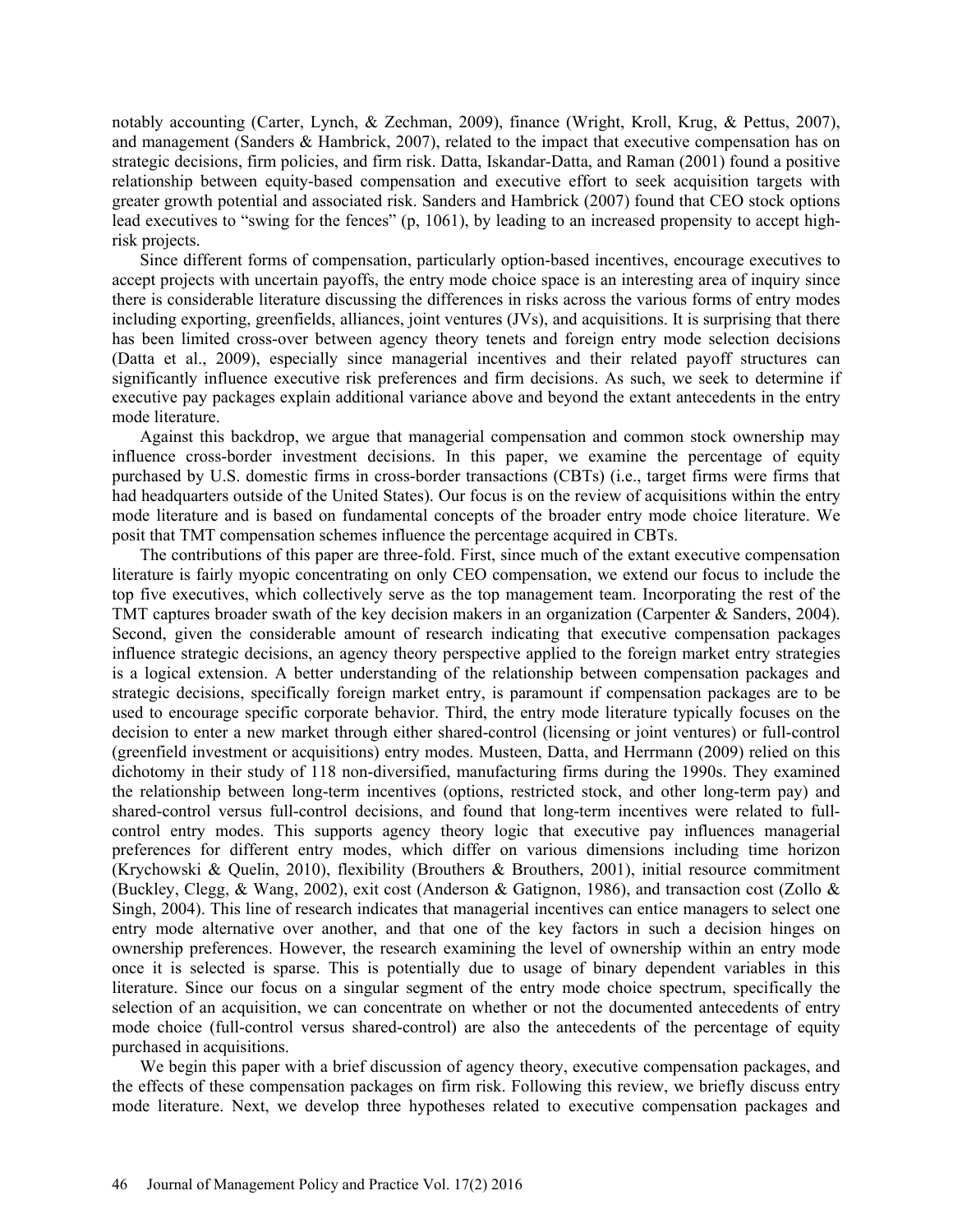CBTs. We then discuss our empirical model, as well as sources of data, and variable construction. Finally, we offer conclusions and thoughts about future research.

### **LITERATURE REVIEW**

There has been a considerable discussion in the entry mode choice literature of the dissimilar risks and rewards of full and partial entry modes. It has been widely argued that shared-control entry modes are less risky than full-control modes for a number of reasons (Datta et al., 2009). For example, researchers posit that full-control entry modes require a higher initial resource commitment than shared-control entry modes (Anderson & Gatignon, 1986; Buckley et al., 2002; Contractor & Lorange, 1988; Hill, Hwang, & Kim, 1990). The underlying logic is that in shared-control entry modes such as joint ventures or partial equity purchases, partner firms jointly contribute assets and capital, which minimizes the resource commitment of each partner. Since fewer resources are committed, there is less risk associated with shared-entry mode choices. In addition, more significant upfront resource commitments also add risks beyond the initial outlay. It is argued that lower upfront resource commitments related to shared-control entry modes generally generate lower exit costs (Anderson & Gatignon, 1986; Kotabe & Ketkar, 2009). Likewise, as a result of lower resource commitments, shared-control entry modes generally offer more firm flexibility (Brouthers & Brouthers, 2001).

In large part, these divergent resource requirements form the underlying logic behind the real options (RO) literature. "Real options" (Myers, 1977) refer to the usage of option theory to rank investment alternatives. For instance, as firms make small investments to gain entry to a market or to develop a new prototype (Krychowski  $\&$  Quelin, 2010), they create the ability to evaluate the evolving circumstances. Like stock options, which require a premium for the option to buy or sell a security at a specific price in the future, investments in the international joint ventures or partial acquisitions give firms the ability to keep the initial investment of each project low while maintaining the option to make additional investments over time should opportunities present themselves (Buckley & Tse, 1996; Folta, 1998). Some theorists posit that a real option approach, where firms participate in shared-control entry as opposed to full acquisitions, minimizes risk from any particular venture (Brouthers, Brouthers, & Werner, 2008) and allows firms considerable flexibility. Therefore, "Real options not only enable firms to capture the value of growth opportunities in case of favorable circumstances; they also limit downside risks in case of unfavorable conditions" (Krychowski & Quelin, 2010, p. 70).

Moreover, full-control entry modes are considered riskier than shared-control entry modes due to the higher resource commitments related to the underlying characteristics of common business transactions. For example, purchasing a controlling interest in a target firm often requires a considerable acquisition premium to entice target shareholders to approve the transaction (Jensen, 1993; Slusky & Caves, 1991). There are also significant transaction costs which further increase the resource commitment during acquisitions (Zollo & Singh, 2004). Furthermore, there are considerable risks associated with the accurate valuation of the target firm given the information asymmetries between acquirer and acquiree TMTs (Fishman, 1989; Lee & Lieberman, 2010), thus requiring considerably more due diligence efforts. Individually and collectively, these factors increase the likely costs associated with full-control entry modes and, as such, increase the risks associated with this entry mode alternative.

## **HYPOTHESIS DEVELOPMENT**

Agency theorists assert the principal-agent relationship, if left without appropriate control mechanisms, could have a profound impact on firm strategy. Without proper control by the board, or some of other stakeholder groups (shareholders, institutions, bondholders, founding families) the firm will incur agency costs (adverse selection and moral hazard) (Sanchez-Marin & Baixauli-Soler, 2014). Managers may take advantage of information asymmetries to build empires (Jensen & Murphy, 1990) through diversification and restructuring strategies (Amihud & Lev, 1981; Bethel & Liebeskind, 1993),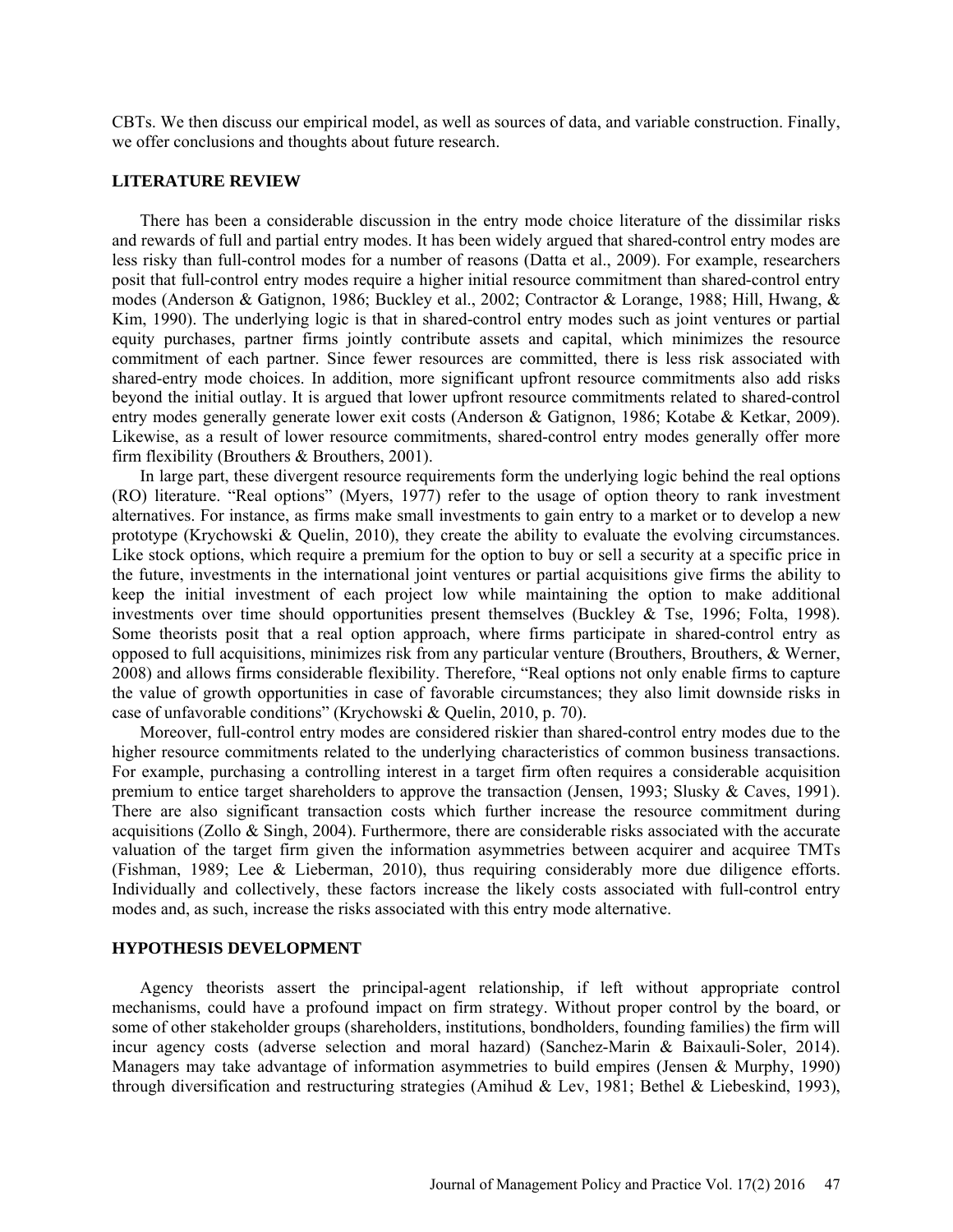reinvest cash instead of distributing it to shareholders (Brush, Bromiley, Hendrickx, 2000), or increase their own compensation (Bebchuk & Fried, 2003).

To align interests between TMTs, employees, and shareholders, firms employ compensation packages and develop organizational structures that seek to minimize agency costs. Since shareholders and boards have difficulty observing the behavior of executive management teams, outcome-based contracts appeared to be the logical choice to encourage goal alignment (Eisenhardt, 1989). During the late 1980s and 1990s there was an explosion of option grants to executives, but recent changes in accounting for option expenses and harder economic times have slowed the use of options. Nonetheless, options still generally constitute a significant portion of executive compensation packages (Balsam, 2007).

### **Salary and the Percentage of Equity Acquired in Cross-Border Transactions**

Agency theorists argue that compensation schemes composed primarily of salary provide TMTs with little incentive to take risk (Jensen & Meckling, 1976). While TMTs are still concerned about effectively guiding their firms, agency theorists contend that TMTs' worries center around maintaining the firm's going concern status (Cadsby, Song, and Tapon, 2007). The underlying logic is that TMTs paid in only salary focus on protecting their employment and the accompanying salary (Brown, 2014). In addition to protecting personal benefits in the short-term, risk aversion is also seen as a way to protect long-term interests. For instance, it is particularly important to maintain firm performance relative to its peers (Wright et al., 2007) since underperformance could hurt future job possibilities (Balsam, 2007). Given the preference for risk aversion, as well as the fact that salary streams are generally unaffected by fluctuations in firm performance, we hypothesize that TMTs paid primarily in the form of salary will seek to minimize firm risk and thus, they will prefer less equity ownership over more equity ownership. On this basis we hypothesize:

# *H1: TMT salary will be negatively associated with the percentage of equity acquired in CBTs.*

#### **Option-Based Incentives and the Percentage of Equity Acquired in Cross-Border Transactions**

A plethora of research suggests that the addition of option-based incentives to executive pay packages encourages the acceptance of risky projects. Researchers have found relationships between option-based pay and corporate investments, financial leverage, and numerous other proxies for firm risk. For example, scholars have found positive relationships between option holdings and firm debt (Cohen, Hall, & Viceira, 2000), the level of capital expenditures (Sanders & Hambrick, 2007), and risky oil exploration projects (Rajgopal & Shevlin, 2002). Coles, Daniel, and Naveen (2006) found that as equity incentives increase, TMTs allocate more resources to risky R&D projects and less to PP&E, which is inherently less risky. Coles et al. (2006) also found a positive relationship with sales concentration, which is riskier than a diversified sales portfolio. These managerial decisions reflect managerial preferences for risk-taking when given equity-based incentives.

While many find positive associations between option-based pay and riskier strategic initiatives, others find that managerial preferences for risk manifest themselves in accounting decisions. For example, researchers have found a positive association with the likelihood of fraud allegations (Denis, Hanouna, & Sarin, 2006), earnings management (Bergstresser & Philippon, 2006), and aggressive accounting policies (Burns & Kedia, 2006). Still others have found positive relationships between optionbased compensation and risk, as measured by the volatility of stock returns or return on assets (ROA) (Chen, Steiner, & White, 2006; Wright et al., 2007). In studies of volatility, risk is often operationalized as the standard deviation of stock or ROA returns, where wider distributions indicate higher risk.

However, the studies that are most closely related to this study examine stock option pay and entry mode choice. In a study of manufacturing firms, Musteen et al. (2009) examined whether CEO compensation influences the selection of full-control or shared-control entry modes. They found that fullcontrol entry modes were more likely when CEO compensation schemes consisted of higher weightings of long-term incentives, which they classified as the combination of options, equity holdings, and other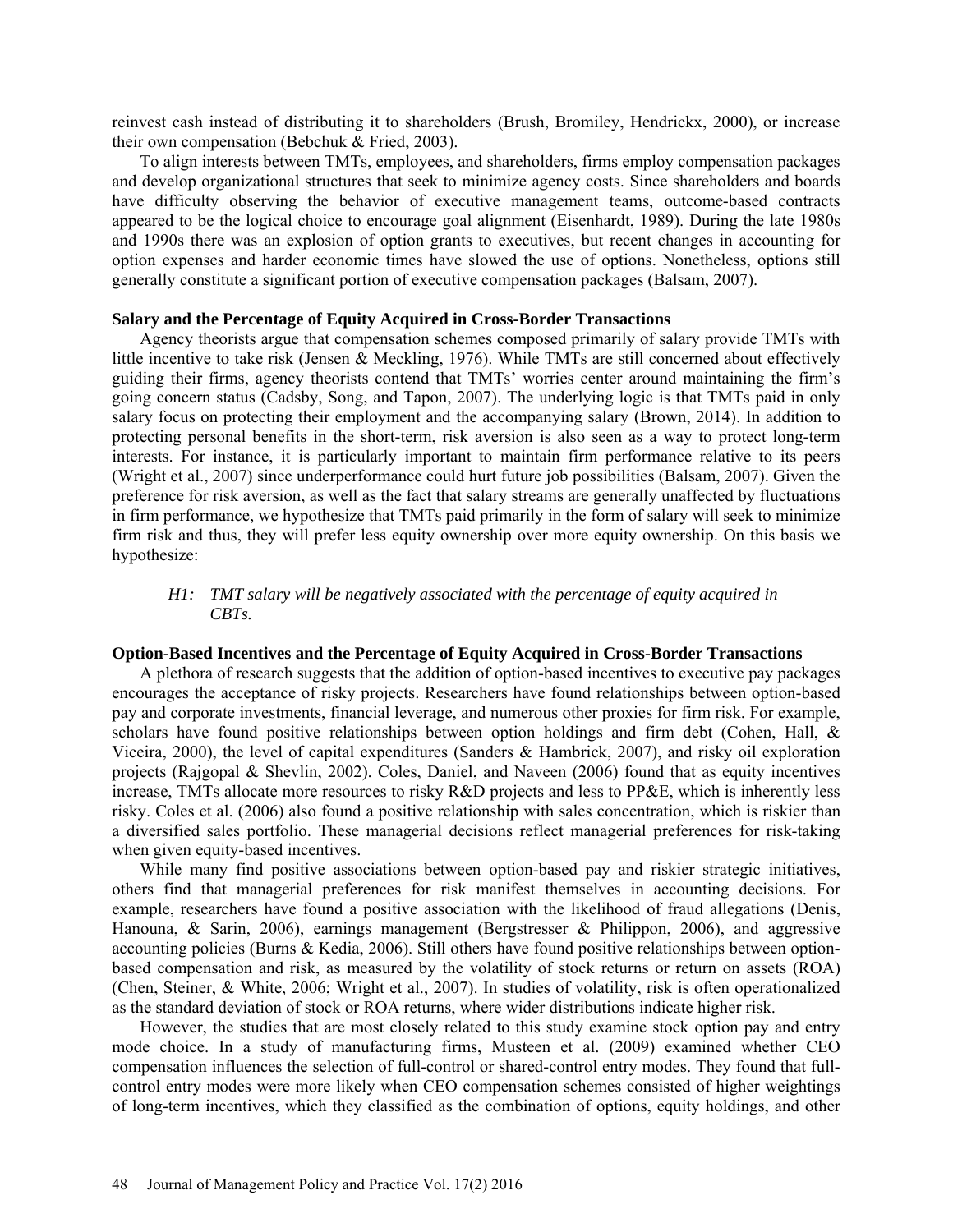long-term incentives. This implies that options and equity holdings encourage managers to select riskier entry alternatives, with longer investment horizons such as greenfields and acquisitions, while other forms of pay like salary would encourage the usage of less-risky entry modes like joint ventures and licensing agreements. In a related article, Datta et al. (2001) found a positive relationship between equity-based compensation and acquisition targets with higher growth opportunities and higher risk. Providing further support, Sanders and Hambrick (2007) found that option-based pay encourages CEOs to "Swing for the fences" (p, 1061) and to make high-variance bets.

Given this evidence showing a positive association between option-based pay and firm risk, we argue that the option-based incentives will encourage riskier strategic decisions and thus larger equity investments in foreign firms. Therefore, we hypothesize the following:

### *H2: TMT option-based compensation will be positively associated with the percentage of equity acquired in CBTs.*

### **Ownership Incentives and the Percentage of Equity Acquired in Cross-Border Transactions**

Ownership incentives, which we define as restricted stock and common stock holdings, are other instruments that influence managerial decision-making. Equity holdings offer a payoff structure that is quite different from payoffs offered by salary and option-based incentives. Salary is paid regardless of firm performance and hence it is unlikely to encourage risk-taking. Option-based incentives, on the other hand, exhibit an asymmetric payoff structure that allows TMTs to benefit from surges in stock price, but largely protects TMTs from stock declines since risk is shared with the shareholders and bondholders (Anderson, Mansi, & Reeb, 2003). Similar to option-based incentives, common stock holdings allow TMTs to participate in stock price increases along with common shareholders. However, option-based pay and common stock holdings differ in the relative exposure to downside risk. Common stock and restricted stock holdings exhibit a symmetric payoff structure that more closely aligns the risk and reward preferences of TMTs with common shareholders (Burns & Kedia, 2008; Matta & McGuire, 2008). In short, TMTs share both positive and negative effects of stock price movements.

Previous studies support the hypothesis that managerial ownership aligns managerial interests with shareholder interests (Lewellen, Loderer, & Rosenfeld, 1985). Consistent with agency logic, studies focused on the relationship between equity-based incentives and firm risk have documented positive associations between managerial equity ownership and firm risk. Firm risk has been measured in capital structure (leverage) and firm variance (Agrawal & Mandelker, 1987), as well as acquisition (Amihud & Lev, 1981), corporate entrepreneurship (Zahra, 1996; Brown, 2012), and corporate diversification (Eisenmann, 2002) decisions. Accordingly, scholars have posited that executive common stock holdings align TMT and shareholder risk preferences (Agrawal & Mandelker, 1987); the preponderance of empirical evidence supports this position (Eisenmann, 2002).

Given the increased risk that accompanies larger equity acquisitions versus smaller equity acquisitions, as well as the literature supporting the notion that TMT equity positions encourage risktaking, we hypothesize that there will be a positive linkage between TMT equity ownership and the percentage of ownership acquired in CBTs. On this basis we hypothesize the following:

# *H3: TMT common stock ownership will be positively associated with the percentage of equity acquired in CBTs.*

### **DATA DESCRIPTION**

For the purpose of this study, financial and executive compensation data were drawn from the Compustat and Execucomp databases, respectively. Our sample consisted of financial and TMT executive compensation data for all the firms the ExecuComp database who made full or partial acquisitions over the eleven-year period from 1998 through 2009.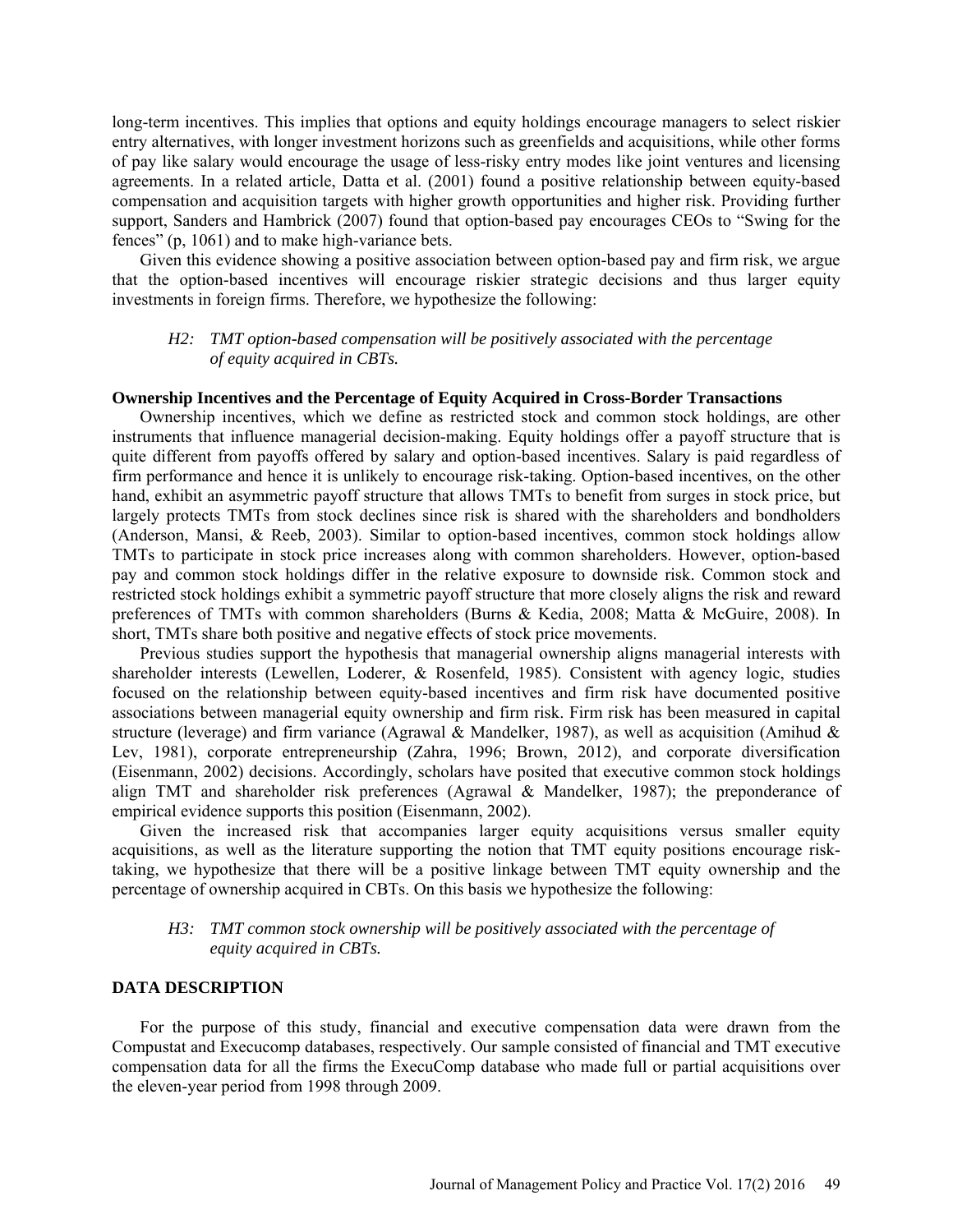In addition, we relied upon transaction data from Capital IQ (a division of Standard and Poor's) transactions database. The sample consisted of 1,462 observations and is summarized in Tables 1 and 2.

Table 1 shows that the distribution of observations across the sample time period is fairly even. As Table 2 illustrates, the sample provided information from a wide range of industries. The majority of the transactions (67%) came from SIC codes 20 through 39. In 17% of the observations, domestic firms acquired partial interests as opposed to 100% equity. As noted by Erramilli and Rao (1993), and Chari and Chang (2009), U.S. firms have a preference for full-control and this percentage in the total sample is consistent with prior work.

| Year | n    | $\frac{0}{0}$ |
|------|------|---------------|
| 1998 | 67   | 4.6%          |
| 1999 | 99   | 6.8%          |
| 2000 | 114  | 7.8%          |
| 2001 | 92   | 6.3%          |
| 2002 | 93   | 6.4%          |
| 2003 | 108  | 7.4%          |
| 2004 | 145  | 9.9%          |
| 2005 | 163  | 11.1%         |
| 2006 | 176  | 12.0%         |
| 2007 | 156  | 10.7%         |
| 2008 | 159  | 10.9%         |
| 2009 | 90   | 6.2%          |
|      | 1462 | 100.0%        |

# **TABLE 1 SAMPLE DISTRIBUTION BY YEAR**

**TABLE 2 SAMPLE DISTRIBUTION BY INDUSTRY**

| Industry                                           | n    | $\frac{0}{0}$ |
|----------------------------------------------------|------|---------------|
| Agriculture, Forestry & Fishing (SIC $1-10$ )      | 11   | 0.8%          |
| Mining (SIC $11-14$ )                              | 46   | 3.1%          |
| Construction (SIC 15-19)                           | 3    | 0.2%          |
| Manufacturing (SIC 20-39)                          | 984  | 67.3%         |
| Transportation, Communications, Electric, Gas, and |      |               |
| Sanitary Services (SIC 40-49)                      | 48   | 3.3%          |
| Wholesale Trade (SIC 50-51)                        | 60   | 4.1%          |
| Retail Trade (SIC 52-59)                           | 37   | 2.5%          |
| Finance, Insurance, and Real Estate (SIC 60-67)    | 9    | 0.6%          |
| Services (SIC 70-89)                               | 260  | 17.8%         |
| Public Administration (SIC 91-99)                  |      | 0.3%          |
|                                                    | 1462 | 100.0%        |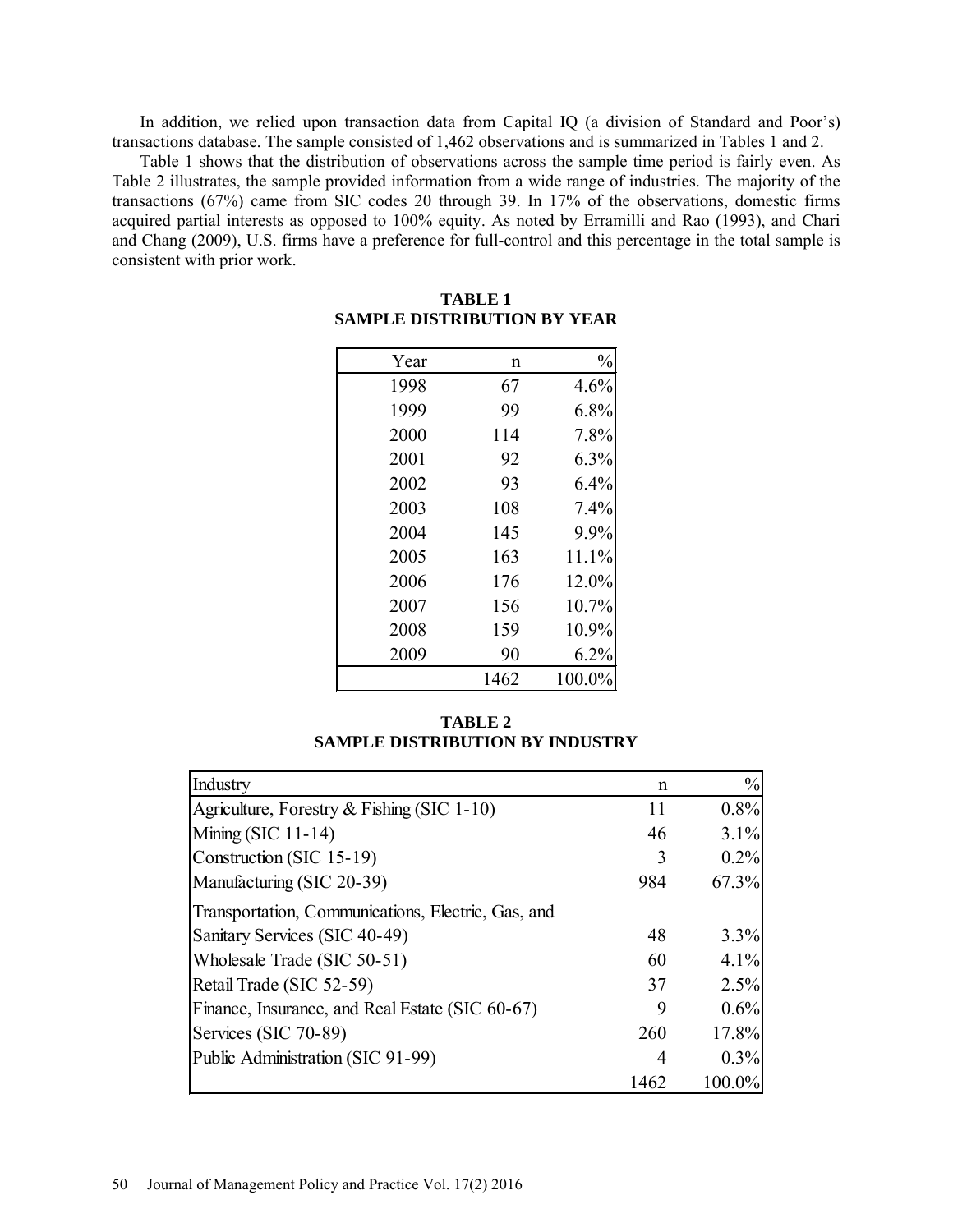We relied upon the following regression model to test our hypotheses.

# Share of Equity Acquired (in time t+1)

 $= b_0 + b_1$ Acquirer Firm Size + b<sub>2</sub>Acquirer Firm Industry + b<sub>3</sub>Year + b<sub>4</sub>Acquirer Firm Corporate Governance +  $b_5$ Acquirer Firm Foreign Experience +  $b_6$ Target Country Risk +  $b_7$ Target Country Market Potential +  $b_8$ Asset specificity +  $b_9$ Acquirer TMT Bonus +  $b_{10}$ Acquirer TMT Restricted Stock +  $b_{11}$ Acquirer TMT Age +  $b_{12}$ Acquirer Slack +  $b_{13}$ Acquirer Leverage +  $b_{14}$ Acquirer TMT Options +  $b_{15}$ Acquirer TMT Salary +  $b_{16}$ Acquirer TMT Common Equity Holdings +  $\varepsilon$  (all in time t) (1)

### **Dependent Variable**

Following Chari and Chang (2009), Chen and Hennart (2004), and others, we measure our dependent variable as the percentage of equity acquired in cross-border transactions.

#### **Independent Variables**

Consistent with prior literature, we relied upon salary, option value and common stock holdings data for TMTs from the CompuStat Execucomp database. Each variable was measured in the year prior to the CBT. Execucomp utilizes the Black and Scholes option pricing model (Black & Scholes, 1973) to estimate option values. In hypothesis 1, our independent variable was salary compensation in dollars (aggregated across the TMT). In hypotheses 2 and 3, we used option value in dollars and common stock holding value as our independent variables, respectively. Total compensation includes salary, bonus, nonequity incentive plan compensation, grant-date fair value of option awards, grant-date fair value of stock awards, deferred compensation earnings reported as compensation, and other compensation (Chen et al., 2006; Harris & Bromiley, 2007; Sanders & Hambrick, 2007).

### **Control Variables**

We controlled for firm size because size influences a firm's flexibility, strategy, and resource availability (Burns & Kedia, 2008; Erickson, Hanlon, & Maydew, 2006; Miller, Wiseman, & Gomez-Mejia, 2002; Sanders & Hambrick, 2007). We measured firm size as the log of the number of employees of each firm in the year prior to each transaction. We utilized Two digit SIC codes to control for differences across industries captured by the sample (Burns & Kedia, 2008). Two-digit SIC codes control variables were included in all models in this analysis. Also, since we pooled data over an 11-year period, we controlled for the time period by created dummy variables for each year, using 1998 as the reference year.

Moreover, since agency theorists posit that bonuses can serve as a mechanism to foster goal alignment between the TMTs and shareholders (Carter et al., 2009) and that bonuses can entice executives to take risks with firm assets (Moradi, Salehi, & Zamanirad, 2014), we control for the average dollar value of bonuses to the TMTs in the year prior to each transaction. We included a control for differences in corporate governance since some researchers have found that corporate governance influences firm performance and earnings management (Cornett, Marcus, & Tehranian, 2008; Gompers, Ishii, & Metrick, 2003). We utilized the Gompers Governance Index, which includes 24 governance rules related to shareholders rights, as our measure of corporate governance (Gompers et al., 2003). We included controls for the availability of resources. We controlled for financial leverage, which was the ratio of interest bearing liabilities to shareholders equity (Bergstresser & Philippon, 2006; Burns & Kedia, 2008; Coles et al., 2006), and slack, which was estimated by taking working capital as a percentage of sales (Finkelstein & Hambrick, 1990). Both financial leverage and slack are proxies for the resources that managers can allocate to equity acquisitions. We also controlled for TMT age since research indicates that managers become more risk averse as they age (Hambrick & Mason, 1984; Herrmann & Datta, 2005).

Prior entry mode choice literature has employed TCE, RBV, institutional theory, as well as the OLI framework (Brouthers & Hennart, 2007). Accordingly, since we have hypothesized that executive compensation and common stock holdings influence entry mode decisions, we have controlled for some of more established entry mode antecedents from the extant literature to isolate the incremental impact of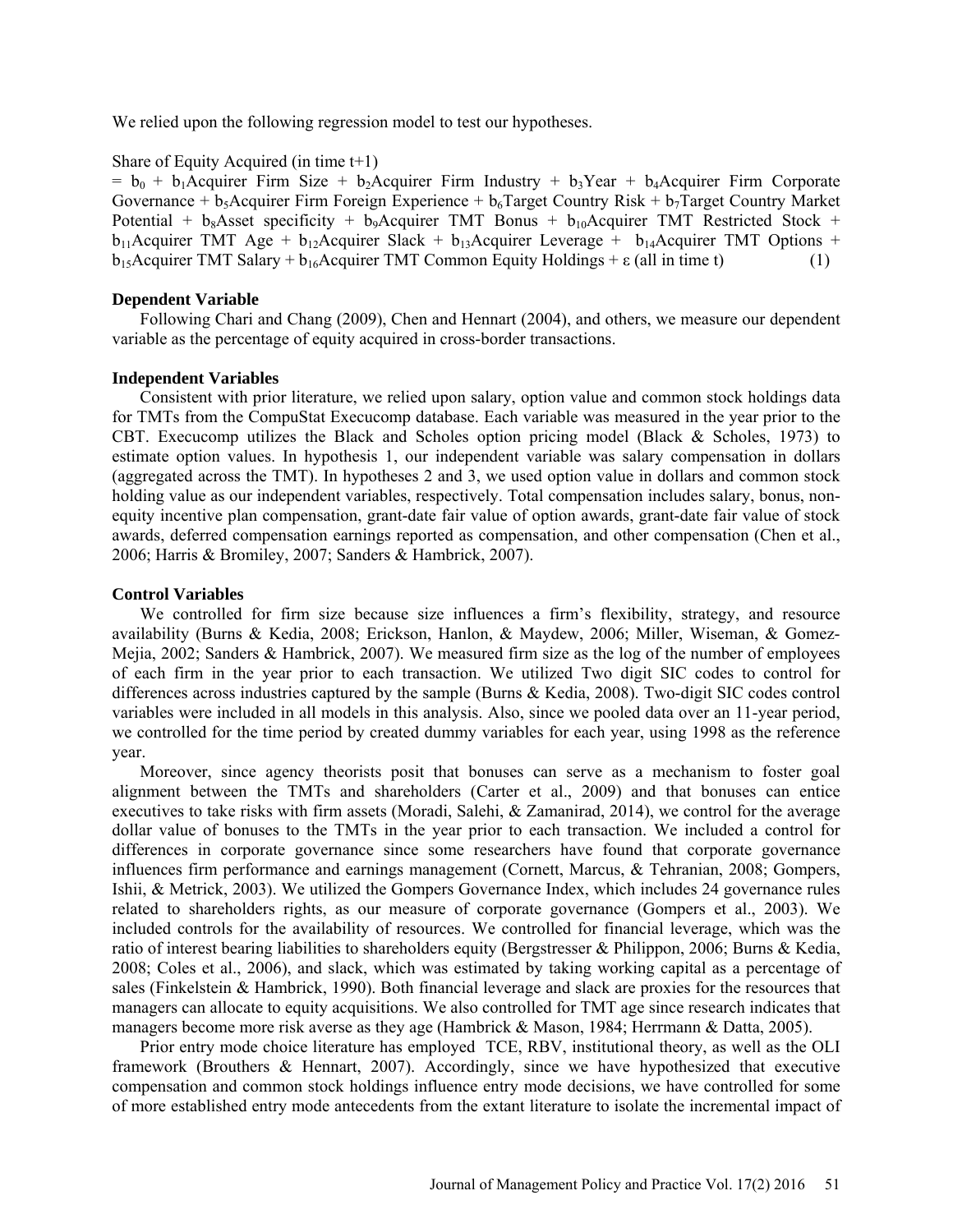pay mix and stock ownership of TMTs. TCE theorists have argued that asset specificity (Williamson, 1985) is related to preferences for full-control entry modes (Brouthers, Brouthers, & Werner, 2003; Erramilli & Rao, 1993), while RBV theorists have argued that asset specificity is within the resourcebased framework and can contribute to a competitive advantage (Barney, 1991). Therefore, we have controlled for asset specificity. Since the investment in R&D represents a firm's commitment to the development of specialized assets (Houston & Johnson, 2000), we have measured asset specificity by calculating R&D as a percentage of sales (R&D/sales or R&D Intensity) in the year prior to each transaction. TCE and RBV theorists posit that firms with greater proprietary assets may seek greater equity positions to control partner opportunism and to have more control over key resources (Chari & Chang, 2009). Following Chari and Chang (2009) and Chari, Devaraj, and David, (2007), we replaced missing R&D data with zero values since the absence of R&D expense reporting reflects immateriality with respect to R&D spending. Likewise, TCE and RBV researchers have theorized that internal uncertainty at an acquirer influences entry mode choice. International experience is often used as a measure of internal uncertainty in these literature streams (Zhao, Luo, & Suh, 2004). For the purpose of this study, we have measured international experience as the number of joint ventures or acquisitions over the 3 years prior to the date of the transaction. Finally, consistent with TCE and institutional theory, we added controls for external uncertainty, which included variables for target market potential and country risk. Researchers theorize that as external uncertainty increases, firms will shy away from more resource intensive full-control and select shared-control entry modes. We have measured target market potential as 3-year average GDP per capita during the three-year period prior to the transaction (Chari & Chang, 2009). These data were part of the International macroeconomic data set compiled by the Economic Research Service of the United States Department of Agriculture. In order to estimate country risk, we relied upon total country risk and risk premium estimates. Since a country's credit rating incorporates risks in factors such as GDP, external debt, level of economic development, default history, real growth rate, and the inflation rate (Antonio, 2003), sovereign debt ratings provide the foundation for capturing and quantifying county risk. Given a country's credit rating, one can estimate the country risk by observing the yield on a country's sovereign debt. We relied upon country risk premiums estimated by Aswath Damodaran of New York University (NYU) as of January of 2010.

|                            | Mean    | S.D.     |                    | 2             | 3          | 4                           | 5          | 6              |
|----------------------------|---------|----------|--------------------|---------------|------------|-----------------------------|------------|----------------|
| 1 Percentage Acquired      | 89.98   | 22.88    | 1                  |               |            |                             |            |                |
| 2 Country Risk             | 4.98    | 11.04    | $0.31$ **          |               |            |                             |            |                |
| 3 Corporate Governance     | 9.21    | 2.62     | 0.02               | 0.04          |            |                             |            |                |
| 4 Acquirer Size            | 44.96   | 115.28   | $-0.12$            | ** $-0.10$ ** | 0.00       |                             |            |                |
| 5 Asset Specificity        | 7.26    | 16.67    | $-0.16$ ** $-0.03$ |               | $0.14$ **  | $0.29$ **                   |            |                |
| 6 International Experience | 1.36    | 2.13     | $\ast$<br>$-0.03$  | $-0.04$       | $-0.01$    | 0.33                        | ** $-0.05$ | *              |
| 7 Country GDP Per Capita   | 30.48   | 11.89    | $0.26$ **          | $0.78$ **     | 0.03       | $-0.06$ ** $-0.05$          |            | $\ast$<br>0.01 |
| 8 TMT Bonus                | 773.54  | 1890.35  | $-0.04$            | 0.01          | $-0.06$    | $0.26$ **<br>$\ast$         | $0.14$ **  | $0.08$ **      |
| 9 TMT Restricted Stock     | 609.44  | 5196.15  | $0.08$ **          | 0.07          | $-0.05$    | $-0.16$ **                  | $0.17$ **  | $-0.01$        |
| 10 TMT Age                 | 59.86   | 6.16     | $-0.05$<br>$\ast$  | 0.03          | 0.11<br>** | 0.20<br>**                  | $0.23$ **  | $-0.1$ **      |
| 11 Acquirer Slack          | 2.35    | 2.25     | $-0.10$            | ** $-0.06$ ** | $0.16$ **  | **<br>0.51                  | $0.39$ **  | $0.08$ **      |
| 12 Acquirer Leverage       | 48.27   | 51.48    | $-0.14$            | ** $-0.08$ ** | 0.02       | $***$<br>0.26               | $0.27$ **  | 0.01           |
| 13 TMT Salary in \$        | 511.83  | 234.63   | **<br>$-0.15$      | $-0.06$ **    | 0.06       | $0.72$ **<br>$\ast$         | $0.18$ **  | $0.27$ **      |
| 14 TMT Options in \$       | 1915.65 | 4989.05  | 0.03               | $-0.02$       | $-0.04$    | $0.06$ ** $-0.06$           |            | $* -0.03$      |
| 15 TMT Common Equity in \$ | 4606.79 | 30248.94 | $-0.06$ ** $-0.02$ |               | $-0.05$    | $0.23$ ** $-0.01$<br>$\ast$ |            | $***$<br>0.17  |

**TABLE 3 DESCRIPTIVE STATISTICS AND CORRELATION COEFFICIENTS A, B, C**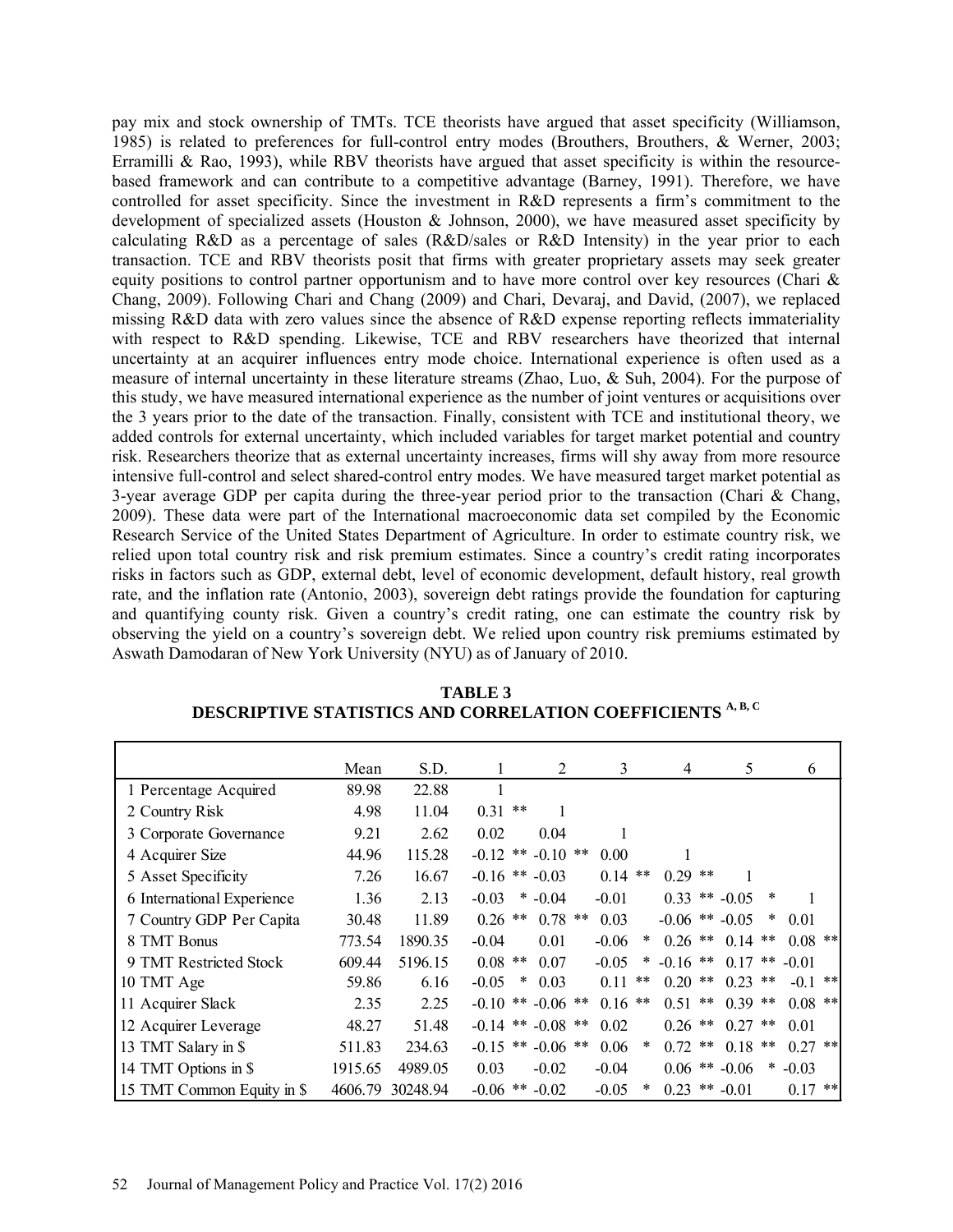|                 |                                                                          | 7 | 8 | 9                                                  | 10 | 11   | 12 | 13                          | 14 |  |
|-----------------|--------------------------------------------------------------------------|---|---|----------------------------------------------------|----|------|----|-----------------------------|----|--|
| 1               | Percentage Acquired                                                      |   |   |                                                    |    |      |    |                             |    |  |
| 2               | <b>Country Risk</b>                                                      |   |   |                                                    |    |      |    |                             |    |  |
| 3               | Corporate Governance                                                     |   |   |                                                    |    |      |    |                             |    |  |
| 4               | <b>Acquirer Size</b>                                                     |   |   |                                                    |    |      |    |                             |    |  |
| 5               | <b>Asset Specificity</b>                                                 |   |   |                                                    |    |      |    |                             |    |  |
| 6               | <b>International Experience</b>                                          |   |   |                                                    |    |      |    |                             |    |  |
| 7               | Country GDP Per Capita                                                   |   |   |                                                    |    |      |    |                             |    |  |
| 8               | TMT Bonus -0.04                                                          |   |   |                                                    |    |      |    |                             |    |  |
| 9               | TMT Restricted Stock 0.08 ** -0.32 **                                    |   |   |                                                    |    |      |    |                             |    |  |
| 10              | TMT Age $-0.06$ ** 0.19 ** $-0.11$ **                                    |   |   |                                                    |    |      |    |                             |    |  |
| 11              | Acquirer Slack -0.07 ** 0.19 ** -0.18 ** 0.19 **                         |   |   |                                                    |    |      |    |                             |    |  |
| 12              | Acquirer Leverage -0.07 ** 0.22 ** -0.19 ** 0.16 ** 0.37 **              |   |   |                                                    |    |      |    |                             |    |  |
| 13              | TMT Salary in \$ 0.01                                                    |   |   | $0.16$ ** $-0.14$ ** $0.16$ ** $0.41$ ** $0.20$ ** |    |      |    |                             |    |  |
| 14              | TMT Options in \$ -0.06 ** 0.51 ** -0.32 ** 0.22 ** 0.06 * 0.06 ** -0.02 |   |   |                                                    |    |      |    |                             |    |  |
| 15<br>$\Lambda$ | TMT Common Equity in \$ 0.00                                             |   |   | $0.11$ ** $-0.07$ ** $0.00$                        |    | 0.04 |    | $0.07$ ** $0.26$ ** $-0.01$ |    |  |

**<sup>A</sup>** *p<.05 \*, p<.01\*\** **<sup>B</sup>** *N=1462*

**<sup>C</sup>** *Bonuses, restricted stock, salaries, options, stock ownership, and GDP per capita values were in thousands of dollars. Size represented the number of employees in thousands. The Gompers index was a count index based on 24 corporate governance variables. International experience was a count variable capturing the number of crossborder transactions. TMT age was in years. All other variables were percentages.*

Table 3 provides descriptive statistics and the correlation coefficients of the variables in this study. Due to space constraints, SIC and year dummies were not shown. As one might expect, we find a strong correlation  $(r = .72, p < .01)$  between the average salary across the TMT and firm size. We also find a statistically significant relationship between TMT salary and international experience  $(r = 27, p < 01)$ , which highlights the relationship between certain forms of experience (i.e., experience in cross-border transactions) and fixed pay. Additionally, we note a strong correlation between 3-year GDP per capita and country risk  $(r=.78, p<.01)$ .

# **METHODOLOGY**

Endogeneity occurs when an independent variable is correlated with the error term (Wooldridge, 2006). It creates biased estimates in statistical models which might lead researchers to make incorrect causal inferences from data (Stock & Watson, 2007). Thus, given our usage of observational data, as well as our quest to answer questions related to causality, we have explored the issue of endogeneity in our models (Bascle, 2008). We have hypothesized that executive compensation packages influence strategic decisions (such as entry mode selections), but we are cognizant of the possibility that the past strategic decisions may influence executive compensation packages as well. In short, since compensation structures and strategic initiatives are choice variables, our analysis may encounter endogeneity problems (Erickson et al., 2006).

We have attempted to control for endogeneity by utilizing lagged values in our models and by selecting control variables that are proxies for determinants of compensation packages (Erickson et al., 2006). We have added controls for firm size, industry, and corporate governance. We included a one-year lag between our executive compensation observations and our dependent variable. For example, if there was a transaction that occurred in 1999, we regressed the executive compensation in the previous period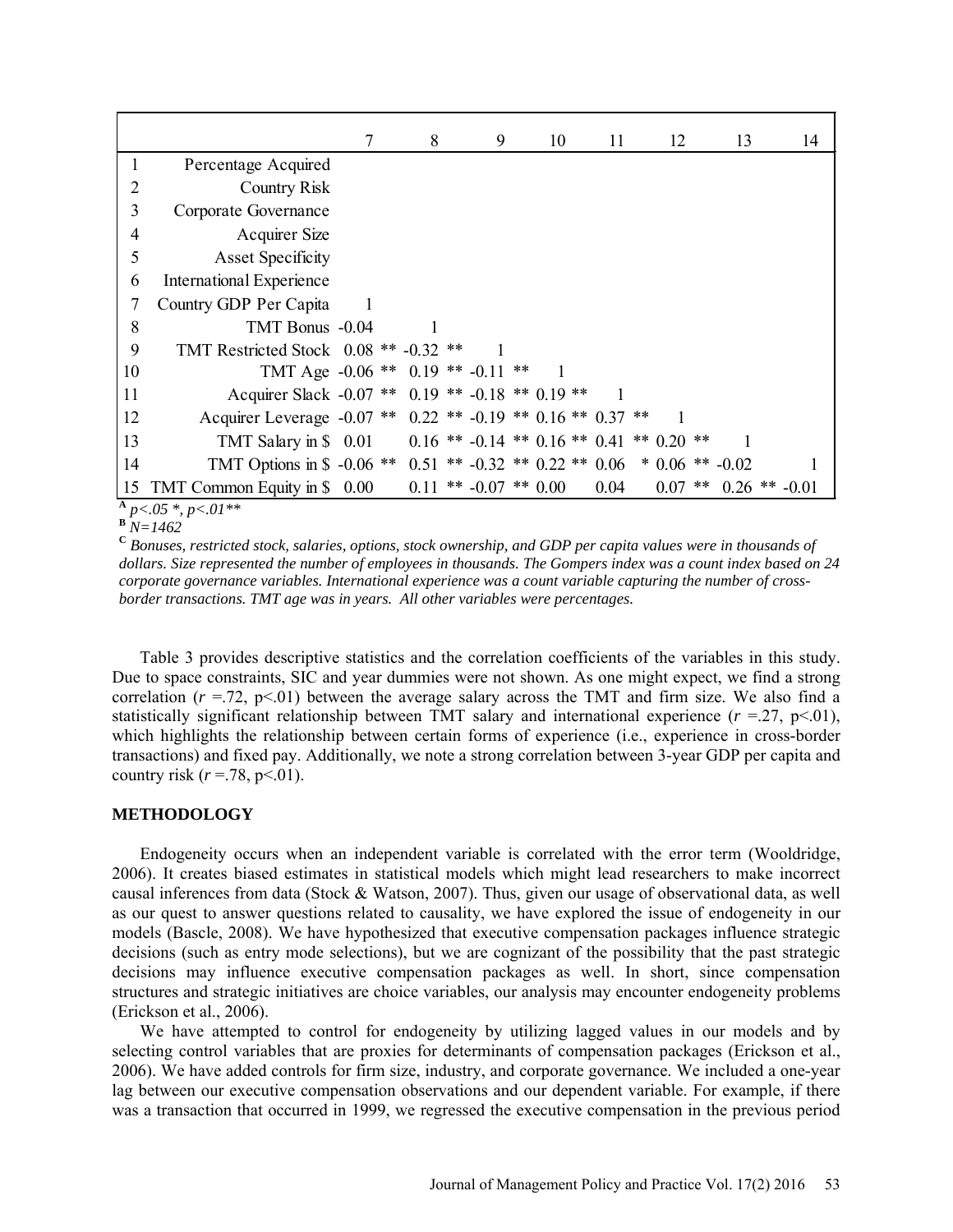(1998). By using a lagged dependent variable we address simultaneous causality because the impact of the transaction will not have an impact on compensation paid one-year prior. This allows us to better isolate the casual relationship between compensation packages and the percentage acquired in crossborder transactions.

In this paper, we relied upon ordinary least squares (OLS) regression to examine the relationship between executive pay mix and common stock holdings and the ownership acquired in completed, CBTs. Since numerous researchers have employed Tobit regression when incorporating a dependent variable measuring percentage ownership (Pan, 2002; Chari & Chang, 2009; Cuypers & Martin, 2010), we also considered Tobit regression, which is sometimes known as "censored" regression (Amemiya, 1984). However, according to Sigelman & Zeng (1999), "Theoretically the standard Tobit model is applicable only if the underlying dependent variable contains negative values that have been censored to zero in the empirical realization of the variable." (p. 170) Maddala (1992), echoes a similar sentiment when he asserts that when an individual's decision dictates when values are zeros, Tobit models are not appropriate. Given this, as well as the underlying characteristics of our dependent variable, we have solely relied upon OLS regression in our analysis. Our OLS regression results are shown in Table 4.

We conducted a variety of statistical tests and analytical procedures to ascertain if there were violations of the underlying assumptions in OLS regression analysis. For each variable in the analysis, we reviewed skewness and kurtosis measures, as well as various scatter diagrams to address the normality of data distributions. After a thorough review, variables were transformed as appropriate. Following the variable transformations, we eliminated cases that exceeded acceptable influence (Cook's Distance and DFBetas) and leverage thresholds. We reviewed residual plots and conducted Breusch-Pagan/Cook-Weisburg and Cameron and Trivedi's decomposition tests and found evidence of heteroskedasticity. As such, we utilized the robust command in Stata so that our regression models incorporated robust standard errors. Similar to the cluster option in Stata, the robust command relaxes the assumptions that errors are both independent and identically distributed and is appropriate since numerous firms have made multiple acquisitions during the sample period. We follow Folta & Miller (2002), and Chari and Chang (2009) in this regard. Finally, we conducted collinearity diagnostics by computing variance inflation factors (VIF) and eigenvalues and found no evidence of multicollinearity in our sample.

Two-stage, hierarchical regression models were employed to test each hypothesis. First, we tested the validity of our control model. Then, we tested the association between pay mix explanatory variables and dependent variable for the percentage of equity acquired.

#### **RESULTS**

Table 4 details the results of our OLS regression analysis examining the influence of salaries, options, and stock ownership on the percentage of equity acquired in international transactions. Model 1, which is our control model, was statistically significant (p<.01) and had an r-square of .206. Consistent with prior research in the entry mode literature, antecedents that are heavily utilized in TCA, RBV, institutional theory, and Dunning's OLI framework are statistically significant. For instance, control variables for country risk ( $p<01$ ), asset specificity ( $p<01$ ), and GDP per capita ( $p<05$ ) were all statistically significant. We also found that TMT age  $(p<10)$  was also significant and negative implying that TMTs get older they become more risk averse and participate in transactions where less equity is purchased.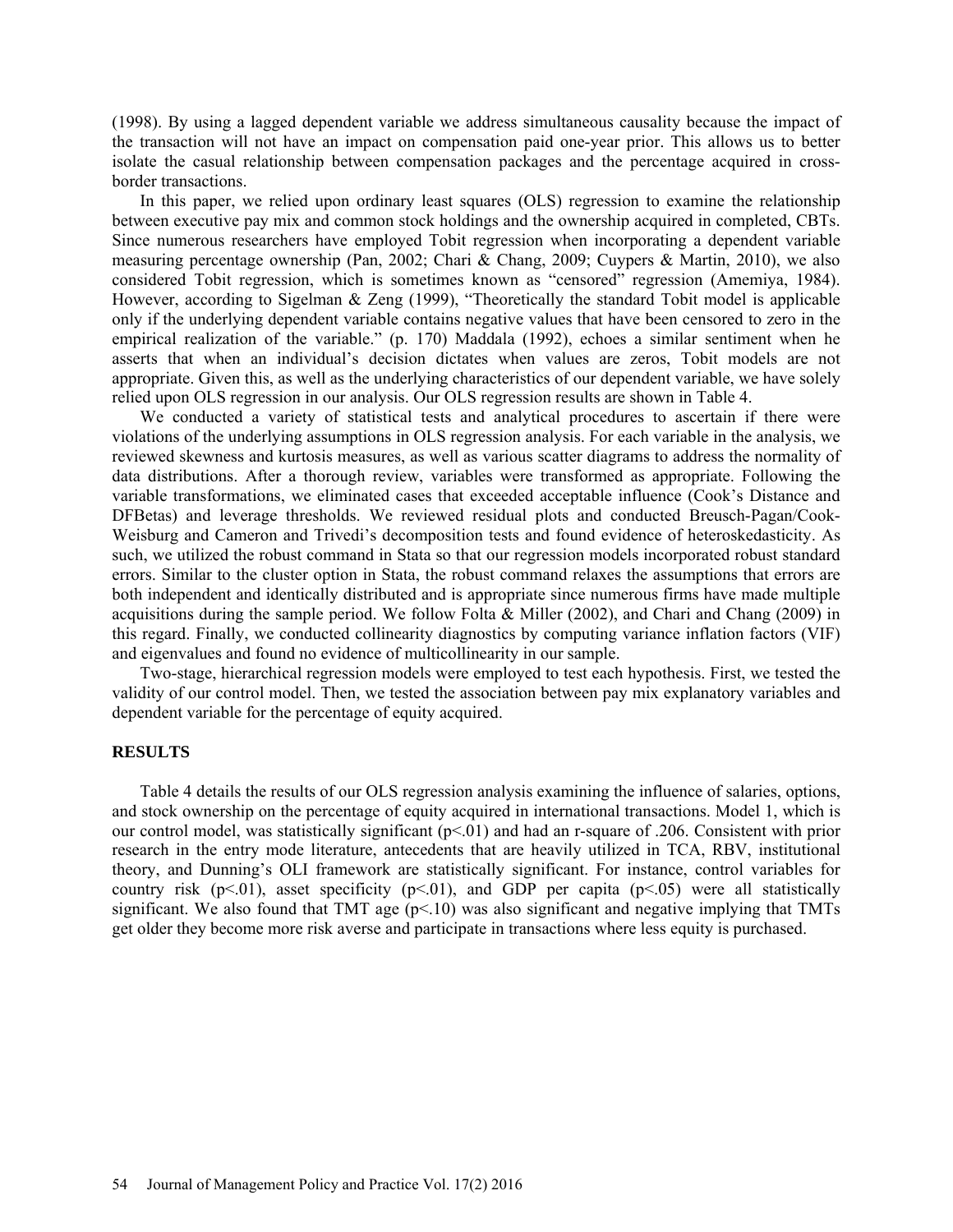| TABLE 4                                                        |
|----------------------------------------------------------------|
| EFFECTS OF COMPENSATION AND EQUITY OWNERSHIP ON THE PERCENTAGE |
| ACQUIRED IN INTERNATIONAL TRANSACTIONS                         |

| Model 1      | Model 2      |  |
|--------------|--------------|--|
| Control      | Percentage   |  |
| Model        | Acquired     |  |
| $5.620$ ***  | $6.120$ ***  |  |
| $5.050$ ***  | $5.020$ ***  |  |
| $-0.510$     | $-0.340$     |  |
| $-0.270$     | $1.820*$     |  |
| $-2.770$ *** | $-3.140$ *** |  |
| $-0.310$     | $-0.390$ **  |  |
| $2.220$ **   | 2.380        |  |
| 0.260        | 0.330        |  |
| 1.150        | 0.770        |  |
| $-1.880*$    | $-1.160$     |  |
| 1.350        | 1.540        |  |
| 0.010        | 0.000        |  |
| Included     | Included     |  |
| Included     | Included     |  |
|              | $-2.990$ *** |  |
|              | $-0.460$     |  |
|              | 0.100        |  |
| 4.780 ***    | 4.740 ***    |  |
| 0.206        | 0.211        |  |
| 0.163        | 0.167        |  |
|              | $0.005$ ***  |  |
|              |              |  |
|              |              |  |
|              | $N = 1462$   |  |

Model 2, which introduced our independent variables, was also statistically significant explaining an additional .5% of the variance of dependent variable. Again, the control variables measuring country risk ( $p$ <.01), asset specificity ( $p$ <.01), and GDP per capita ( $p$ <.05) were statistically significant, as was our measure for firm size ( $p<10$ ) and international experience ( $p<10$ ).

In hypothesis 1, we tested the relationship between salary value and the percentage acquired in international transactions. We argued that as salary pay increases the percentage acquired in international acquisitions should decline. As shown in model 2, there was a statistically significant, inverse relationship between salary and percentage of equity purchased. Therefore, hypothesis 1 was supported. To increase the robustness of our findings we also ran regression models with a salary as a percentage of total compensation measure, CEO salary only, manufacturing firms only, as well as service firms only. However, the results were not significant, which indicates that one should take caution when interpreting the empirical evidence supporting hypothesis 1.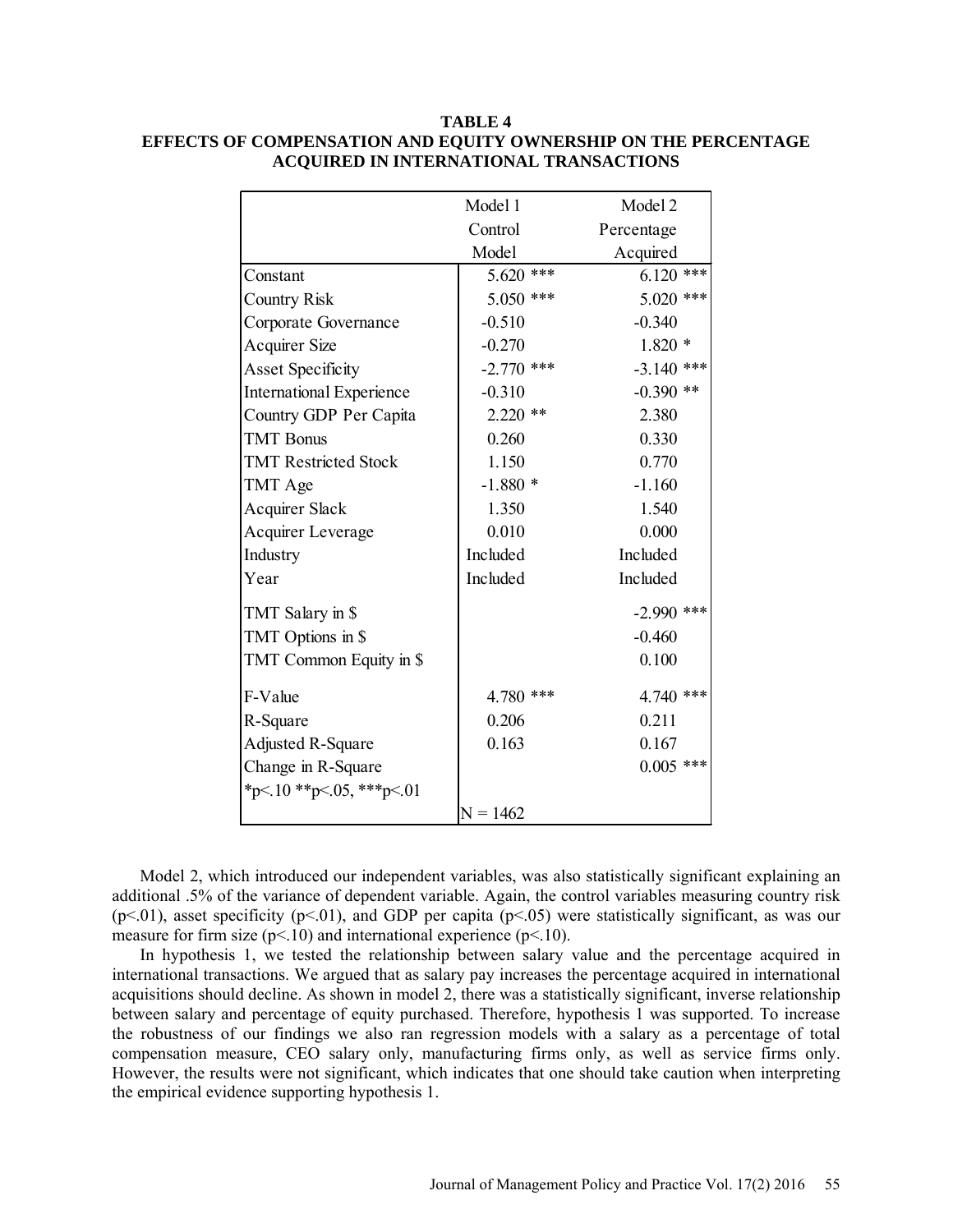In hypotheses 2, the option value variable was not significant indicating that option values in the TMT executive packages were not associated with the percentage acquired in international transactions in our sample. Thus hypothesis 2 was not supported. Similar to our analysis in hypothesis 1, we also incorporated an option value as a percentage of total compensation measure and various other models with CEO data and industry variations as well. These measures and models were not significant suggesting that option compensation is not related to percentage acquired in CBTs.

Our final hypothesis examined the relationship between equity ownership and the percentage acquired in international transactions. We argue that the more symmetric payoff structure of equity ownership justifies its own analysis in a hypothesis separate from options, which were tested in hypothesis 2. We hypothesized that TMT equity ownership would be inversely related to the dependent variable because managers experience the direct effects of stock prices fluctuations (increases and decreases equally). We find that TMT stock ownership is not associated with the dependent variable. Thus, hypothesis 3 was not supported.

#### **DISCUSSION**

Our main objective was to utilize an agency theory lens to examine the relationship between executive compensation and CBTs. We found support for hypothesis 1, which tested the relationship between TMT salary and the percentage acquired in CBTs. The additional variance that was explained was quite small (an additional .5%) and was potentially related to the large sample size. However, these results should be noted. First, these findings highlight the need for more empirical tests examining the relationship between agency tenets and entry mode choices. Further research is necessary to extend the theoretical foundation in this area. Second, these findings suggest that the antecedents to entry mode selection (JV versus acquisitions), may differ from the antecedents to the percentage of equity purchased when an acquisition of equity is the desired entry mode. Previous research indicates that long-term incentives (options, restricted stock, and other long-term incentives) influence managerial preferences for shared versus full-control entry modes (Musteen et al., 2009; Datta et al., 2009). Relying on similar agency logic, and testing the relationship between executive pay and ownership variables and the percentage of ownership in cross-border acquisitions, we were unable to replicate these results.

We believe that the inability to replicate previous studies may reflect the inherent control differentials between 1) the entry decision: joint venture vs. acquisition, and 2) the choice to acquire a minority or controlling interest (if acquisition is selected). When selecting a JV or an acquisition, managers compare the costs and benefits of building a new entity from scratch with a partner versus acquiring similar capabilities from an existing firm. Prior to the creation of the new entity, JV partners determine the resource (assets and/or funds), and know-how contribution of each partner, as well as the new entity's goals, structural foundations, and useful life. The impact and control inherent in being involved in such negotiations prior to the birth of a new JV makes it possible to obtain or perceive more operational control than is recognized by the percentage of ownership alone. This may narrow the perceived differential between the joint venture and the acquisition of equity in an existing entity. As such, executive compensation schemes may motivate executives enough to favor the riskier acquisition option.

When selecting a minority or controlling interest in an acquisition, managers perform the same costbenefit analysis. However, the differential between cost/benefits of the JV and acquisition and the cost/benefit of the minority/controlling acquisition may not be symmetrical. Since an acquisition requires the purchase of equity of an existing firm, the acquirer doesn't not exercise the same proportional control as a JV with the same ownership interest. The acquiree has a history of operations, which reflects institutional characteristics and constraints that the acquirer likely cannot control, especially at lower levels of equity ownership. Thus, if external assets held by another firm are strategically relevant, the impact of pay scheme may be muted. The strategic importance of the targeted assets may necessitate heavy ownership control to mitigate any potential problems stemming from target firm. If this is the case, then motivation stemming from pay schemes may only be relevant for assets that are tangential or exploratory in nature. This could potentially explain why managerial pay and equity ownership has an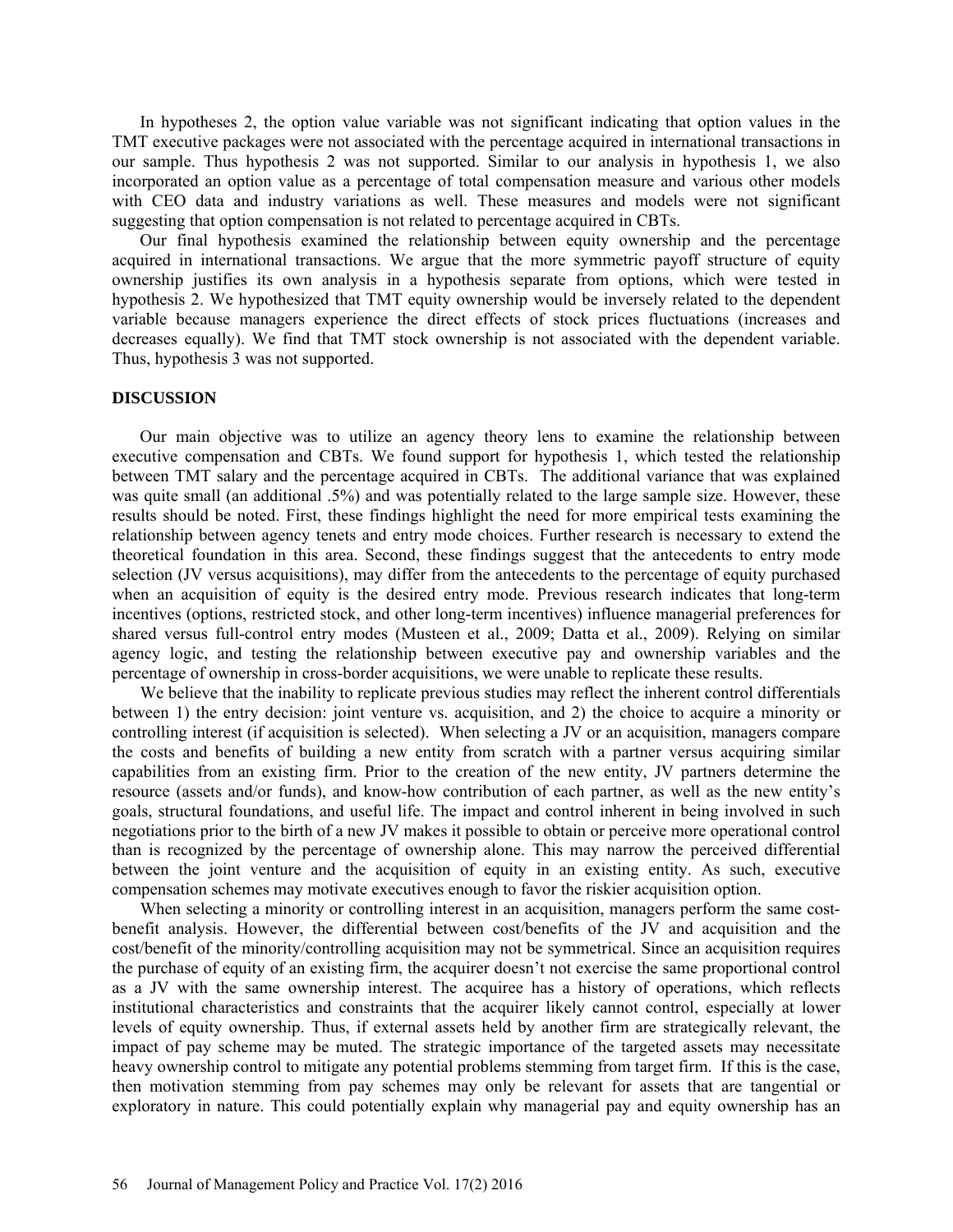impact on the shared-control versus full-control decision, but not on the minority versus controlling interest decision in a cross-border transaction.

### **LIMITATIONS AND FUTURE RESEARCH**

We note that a few limitations warrant further discussion and, if addressed in future research, would further the literature on the important topic of executive compensation and CBTs. First, we do not control for accounting considerations related to Statement of Financial Accounting Standards No. 115 (FAS 115), which provides guidance for the classification of inter-corporate investments (i.e., how varying percentage interests are reflected and carried on acquirer balance sheets). Given FAS 115 classification guidelines, TMTs may have the incentive to manipulate ownership percentages of inter-corporate investments to maximize the earnings of the firm. Thus, accounting treatment may be another factor that influences entry mode investments. Future research in accounting may uncover some other factors related to accounting guidelines that influence strategic decisions. Second, we recognize that there are numerous other control variables from TCE, agency, and institutional theories, as well as the OLI framework, upon which we could have drawn. Additional variables from the broader entry mode literature would positively contribute to the field. Third, as with many other studies, this study may suffer from selection bias in that we only incorporated observations where cross-border transactions were completed. We note that this bias omits a valuable segment of the potential transaction universe that may provide valuable information on the logic that scuttles some potential transactions. Finally, our data set does not contain ex-ante projectspecific risk and return assumptions used by management. While we incorporate country-level risk/benefit measures, project-specific synergies and other risk/benefit factors are not captured. Future research that incorporates such key determinants will yield valuable insights about the decision making process.

#### **CONCLUSION**

Using entry mode and agency theory studies, and the investigation of a focused segment of the entry mode spectrum, we examine the risk/benefit analysis in the entry mode decision-making process. Our findings suggest that the antecedents of equity acquisition percentages are not the same as antecedents to the shared-control versus full-control decision. This contradicts fundamental agency theory logic and opens a discussion related to the relevance of behavioral theories in the entry mode literature or problems with the conceptualization of the benefits/risks inherent in entry mode alternatives. In recent research supporting this notion, theorists have integrated behavioral constructs into the agency model (Gomez-Mejia & Wiseman, 1997; Finkestein, Hambrick, & Cannella, 2009; Pepper & Gore, 2015), which contributes to a more holistic view of executive decision making process. It is likely that TMT risk preferences influence perceptions of the risk and return profiles of a firm's investment universe, thus potentially leading to decisions that contradict existing theory. Alternatively, these findings may indicate that researchers have an overly simplistic view entry mode alternatives. For instance, many researchers view full acquisitions to be riskier than joint ventures due to the differential in the initial resource commitment. However, this view may overlook other factors like the potential cash flow benefits, synergies, or intellectual property protection, which weigh in the decision process. As such, we believe this study is an important part of the theoretical development of entry mode selection logic, which integrates theory from executive pay, entry mode choice, and managerial decision-making.

### **REFERENCES**

Agrawal, A., & Mandelker, G. N. (1987). Managerial incentives and corporate investment and financing decisions. *Journal of Finance,* 42, (4), 823-837.

Amemiya, T. (1984). Tobit models - A survey. *Journal of Econometrics,* 24, (1-2), 3-61.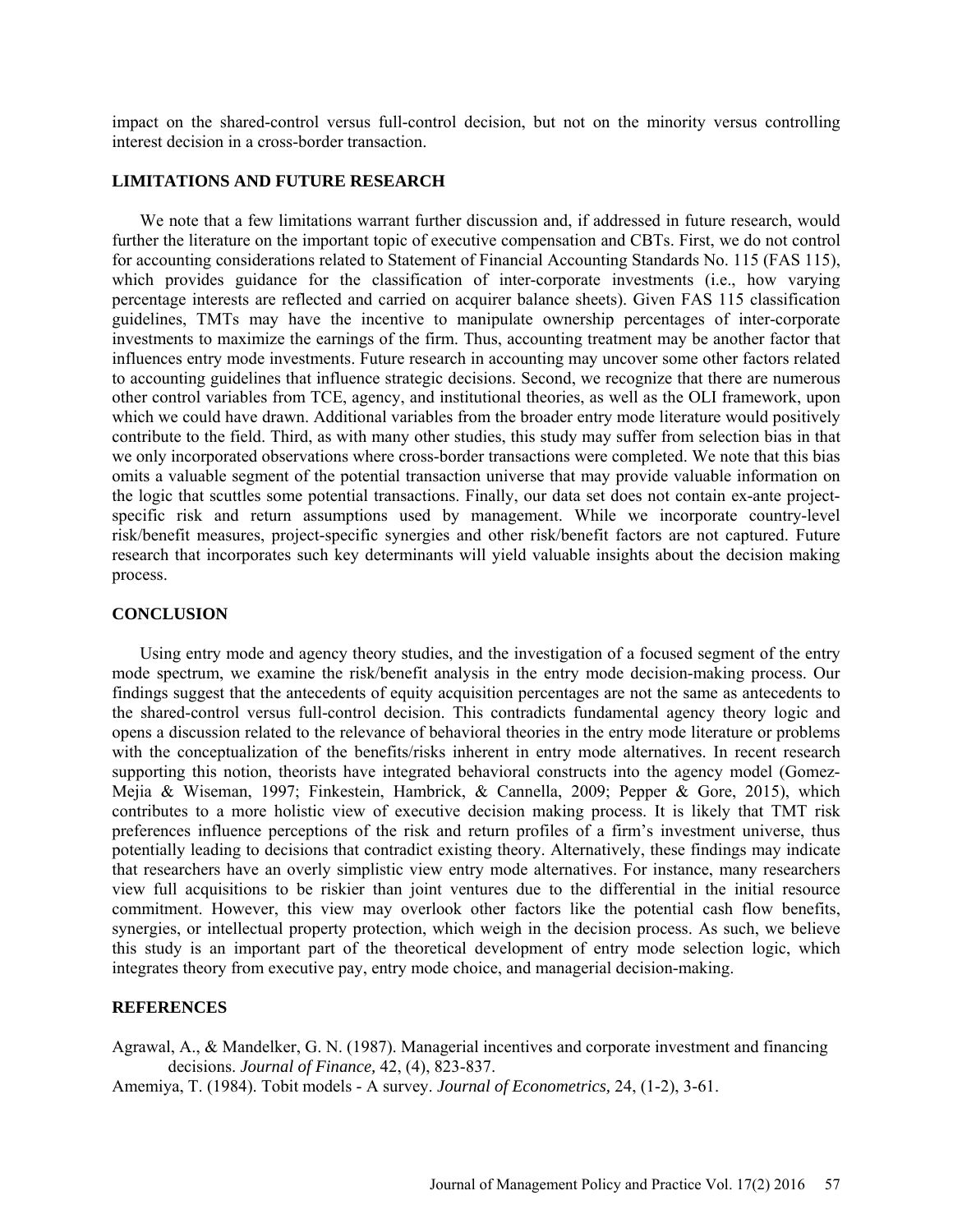- Amihud, Y., & Lev, B. (1981). Risk reduction as a managerial motive for conglomerate mergers. *Bell Journal of Economics,* 12, (2), 605-617.
- Anderson, E., & Gatignon, H. (1986). Modes of foreign entry Transaction cost analysis and propositions. *Journal of International Business Studies,* 17, (3), 1-26.
- Anderson, R. C., Mansi, S. A., & Reeb, D. M. (2003). Founding family ownership and the agency cost of debt. *Journal of Financial Economics,* 68, (2), 263-285.
- Antonio, A. 2003, Understanding the determinants of sovereign debt ratings: Evidence for the two leading agencies. *Journal of Economics and Finance,* 27, (1), 56.
- Balsam, S. (2007). *Executive Compensation: An introduction to theory and practice,*. WorldatWork Press (2007).
- Barney, J. (1991). Firm resources and sustained competitive advantage. *Journal of Management,* 17(1), 99-120.
- Bascle, G. (2008). Controlling for endogeneity with instrumental variables in strategic management research. *Strategic Organization,* 6, (3), 285-327.
- Bebchuk, L. A., & Fried, J. A. (2003). Executive compensation as an agency problem. *Journal of Economic Perspectives,* 17, (3), 71-92.
- Bergstresser, D., & Philippon, T. (2006). CEO incentives and earnings management. *Journal of Financial Economics,* 80, (3), 511-529.
- Bethel, J. E., & Liebeskind, J. (1993). The effects of ownership structure on corporate restructuring. *Strategic Management Journal*, 14, (SI), 15-31.
- Black, F., & Scholes. M. (1973). Pricing of options and corporate liabilities. *Journal of Political Economy,* 81, (3), 637-654.
- Brouthers, K. D., & Brouthers, L. E. (2001). Explaining the national cultural distance paradox. *Journal of International Business Studies*, 32, (1), 177-189.
- Brouthers, K. D., Brouthers, L.E., & Werner, S. (2002). Industrial sector, perceived environmental uncertainty and entry mode strategy. *Journal of Business Research*, 55, (6), 495-507.
- Brouthers, K. D., Brouthers, L. E., & Werner, S. (2003). Transaction cost-enhanced entry mode choices and firm performance. *Strategic Management Journal*, 24, (12), 1239-1248.
- Brouthers, K. D., Brouthers, L. E., & Werner, S. (2008). Real options, international entry mode choice and performance. *Journal of Management Studies*, 45, (5), 936-960.
- Brouthers, K. D., & Hennart, J. F. (2007). Boundaries of the firm: Insights from international entry mode research. *Journal of Management,* 33, (3), 395-425.
- Brown, R. (2012). The role of legitimacy in the survival of new firms. *Journal of Management and Organization*, 19, (3), 412-427.
- Brown, R. (2014). Double moral hazard and franchising: A dual case study approach. *Journal of Organizational Culture, Communications and Conflict*, 18, (2), 15-24.
- Brush, T. H., Bromiley, P., & Hendrickx, M. (2000). The free cash flow hypothesis for sales growth and firm performance. *Strategic Management Journal,* 21, (4), 455-472.
- Buckley, A., & Tse, K. (1996). Real operating options and foreign direct investment: A synthetic approach. *European Management Journal,* 14, (3), 304-314.
- Buckley, P. J., Clegg, J., & Wang, C. (2002). The impact of inward FDI on the performance of Chinese manufacturing firms. *Journal of International Business Studies*, 33, (4), 637-655.
- Burns, N., & Kedia, S. (2006). The impact of performance-based compensation on misreporting. *Journal of Financial Economics,* 79, (1), 35-67.
- Burns, N., & Kedia, S. (2008). Executive option exercises and financial misreporting. *Journal of Banking and Finance,* 32, (5), 845-857.
- Cadsby, C. B., Song, F., & Tapon, F. (2007). Sorting and incentive effects of pay for performance: An experimental investigation. *Academy of Management Journal*, 50, (2), 387-405.
- Carpenter, M. A., & Sanders, W. G. (2004). The effects of top management team pay and firm internationalization on MNC performance. *Journal of Management*, 30, (4), 509-528.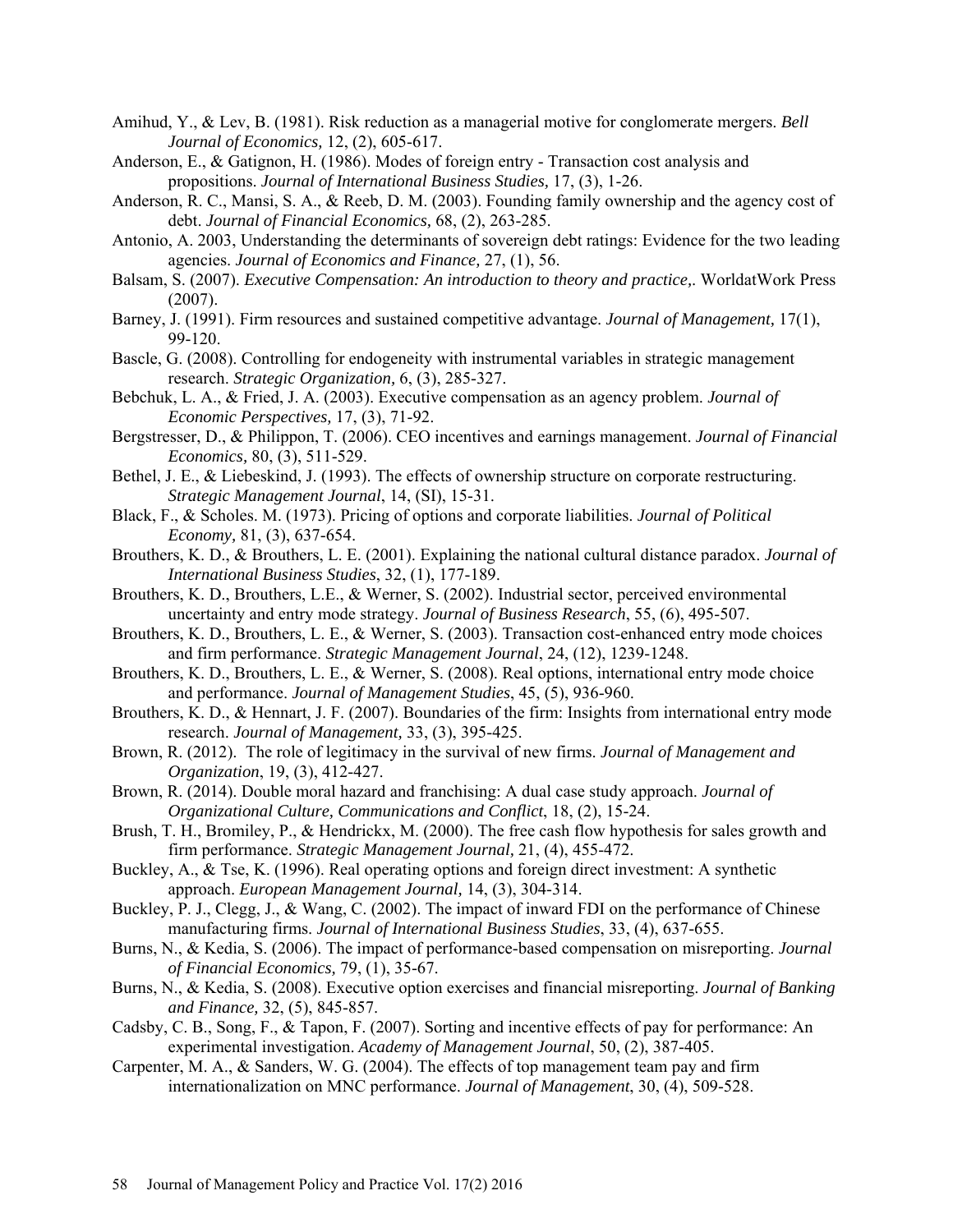- Carter, M. E., Lynch, L. J., & Zechman, S. L. (2009). Changes in bonus contracts in the post-Sarbanes-Oxley era. *Review of Accounting Studies*, 14, (4), 480-506.
- Chari, M. D., & Chang, K. Y. (2009). Determinants of the share of equity sought in cross-border acquisitions. *Journal of International Business Studies*, 40, (8), 1277-1297.
- Chari, M. D., Devaraj, S., & David, P. (2007). International diversification and firm performance: Role of information technology investments. *Journal of World Business*, 42, (2), 184-197.
- Chen, C. R., Steiner, T. L., & Whyte, A. M. (2006). Does stock option-based executive compensation induce risk-taking? An analysis of the banking industry. *Journal of Banking and Finance,* 30, (3), 915-945.
- Chen, S. F., & Hennart, J. F. (2004). A hostage theory of joint ventures: why do Japanese investors choose partial over full acquisitions to enter the United States? *Journal of Business Research*, 57, (10), 1126-1134.
- Coase, R. (1937). The Nature of the Firm. *Economica*, 4.
- Cohen, R. B., Hall, B.J., & Viceira, L.M. (2000). Do executive stock options encourage risk-taking?, *Working Paper. Harvard Business School.*
- Coles, J. L., Daniel, N. D., & Naveen, L. (2006). Managerial incentives and risk-taking. *Journal of Financial Economics,*79, (2), 431-468.
- Contractor, F.J., & Lorange, P. (1988). Competition vs. cooperation: A benefit/cost framework for choosing between fully-owned investments and cooperative relationships. *Management International Review*, 28, (5), 5-18.
- Cornett, M. M., Marcus, A. J., & Tehranian, H. (2008). Corporate governance and pay-for-performance: The impact of earnings management. *Journal of Financial Economics,* 87, (2), 357-373.
- Cuypers, I. R., & Martin, X. (2010). What makes and what does not make a real option? A study of equity shares in international joint ventures. *Journal of International Business Studies*, 41, (1), 47-69.
- Datta, S., Iskandar-Datta, M., & Raman, K. (2001). Executive compensation and corporate acquisition decisions. *Journal of Finance,* 56, (6), 2299-2336.
- Datta, D. K., Musteen, M., & Herrmann, P. (2009). Board characteristics, managerial incentives, and the choice between foreign acquisitions and international joint ventures. *Journal of Management*, 35, (4), 928-953.
- Denis, D. J., Hanouna, P., & Sarin, A. (2006). Is there a dark side to incentive compensation?, *Journal of Corporate Finance,* 12, (3), 467-488.
- Dunning, J. H. (1988). The eclectic paradigm of international production A restatement and some possible extensions. *Journal of International Business Studies*, 19(1), 1-31.
- Eisenhardt, K. M. (1989). Agency theory An assessment and review. *Academy of Management Review*, 14 (1), 57-74.
- Eisenmann, T. R. (2002). The effects of CEO equity ownership and firm diversification on risk taking. *Strategic Management Journal,* 23, (6), 513-534.
- Erickson, M., Hanlon, M., & Maydew, E. L. (2006). Is there a link between executive equity incentives and accounting fraud? *Journal of Accounting Research,* 44, (1), 113-143.
- Erramilli, M. K., & Rao, C. P. (1993). Service firms international entry-mode choice A modified transaction-cost analysis approach. *Journal of Marketing*, 57, (3), 19-38.
- Finkelstein, S., & Hambrick, D. C. (1990). Top management team tenure and organizational outcomes The moderating role of managerial discretion. *Administrative Science Quarterly,* 35, (3), 484-503.
- Finkelstein, S., Hambrick, D. C., & Cannella, A. (2009). Strategic leadership: Theory and research on executives, top management teams, and boards. Oxford, UK: Oxford University Press.
- Fishman, M. J. (1989). Preemptive bidding and the role of the medium of Exchange in acquisitions. *Journal of Finance*, 44, (1), 41-57.
- Folta, T. B. (1998). Governance and uncertainty: The trade-off between administrative control and commitment. *Strategic Management Journal*, 19, (11), 1007-1028.
- Folta, T. B., & K. D. Miller. (2002). Real options in equity partnerships. *Strategic Management Journal*, 23, (1), 77-88.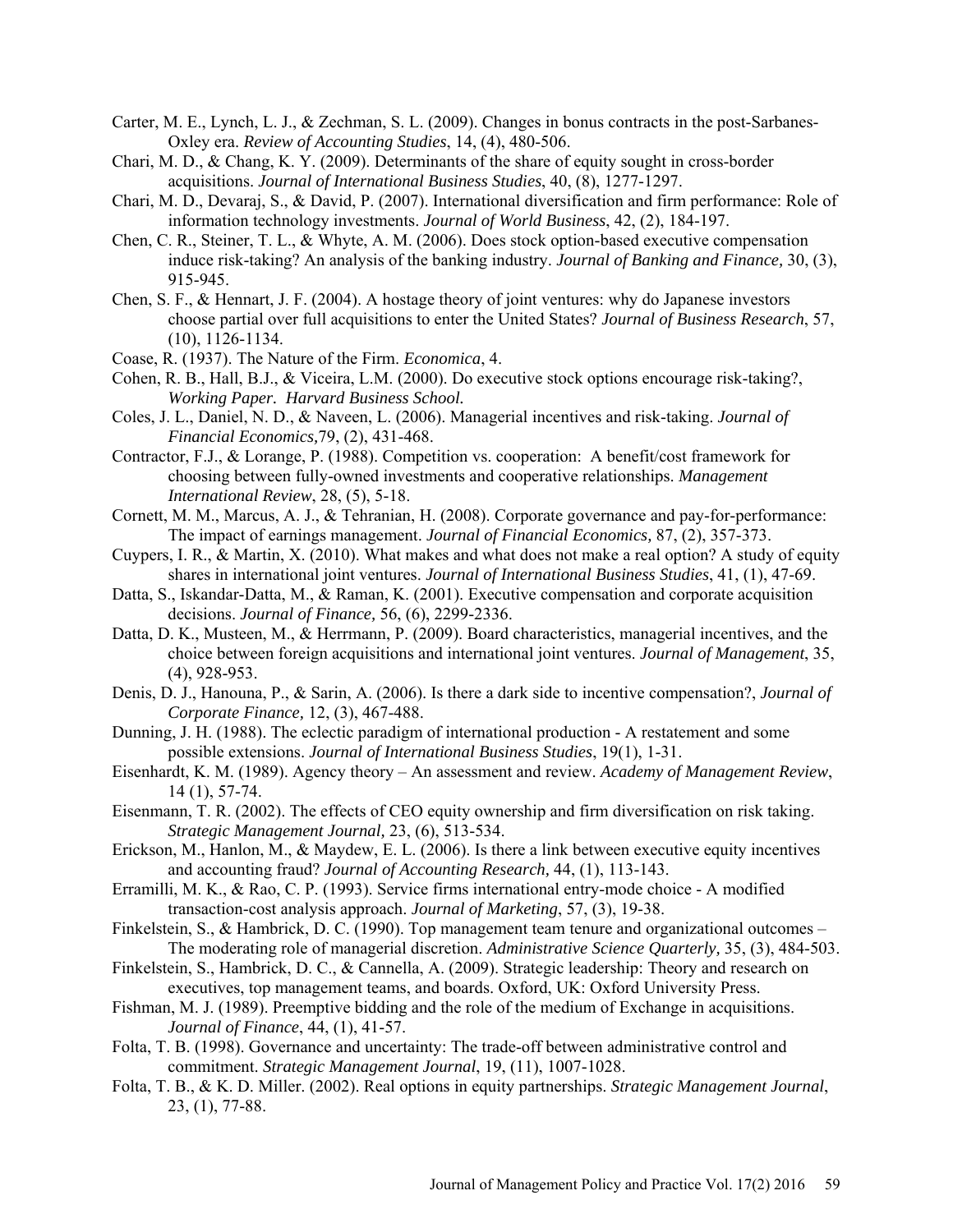- Gomez-Mejia, L., & Wiseman, R. (1997). Reframing executive compensation: an assessment and outlook. *Journal of Management*, 23 (3), 291-374.
- Gompers, P., Ishii, J., & Metrick, A. (2003). Corporate governance and equity prices. *Quarterly Journal of Economics*, 118, (1), 107-155.
- Hambrick, D. C. & P. A. Mason (1984). Upper Echelons The organization as a reflection of its top managers. *Academy of Management Review*, 9, (2), 193-206.
- Harris, J., & Bromiley, P. (2007). Incentives to cheat: The influence of executive compensation and firm performance on financial misrepresentation. *Organization Science,* 18, (3), 350-367.
- Herrmann, P. & D. K. Datta (2005). Relationships between top management team characteristics and international diversification: An empirical investigation. *British Journal of Management*, 16, (1), 69-78.
- Hill, C. W., Hwang, P., & Kim, W. C. (1990). An eclectic theory of the choice of international entry mode. *Strategic Management Journal*, 11, (2), 117-128.
- Hitt, M. A., Tihanyi, L., Miller, T., & Connelly, B. (2006). International diversification: Antecedents, outcomes, and moderators. *Journal of Management*, 32, (6), 831-867.
- Houston, M. B., & Johnson, S. A. (2000). Buyer-Supplier contracts versus joint ventures: Determinants and consequences of transaction structure. *Journal of Marketing Research*, 37, (1), 1-5.
- Jensen, M. C. (1993). The modern industrial revolution, exit, and the failure of internal control systems. *Journal of Finance*, 48, (3), 831-880.
- Jensen, M. C., & Meckling, W. H. (1976). Theory of the firm Managerial behavior, agency costs and ownership structure. *Journal of Financial Economics*, 3, (4), 305-360.
- Jensen, M. C., & Murphy, K. J. (1990). Performance pay and top-management incentives. *Journal of Political Economy*, 98, (2), 225-264.
- Kotabe, M., & Ketkar, S. (2009). Exit strategies, In M. Kotabe and K. Helsen, *The SAGE handbook of international marketing*, London: Sage Publications, 2009.
- Krychowski, C., & Quelin, B. V. (2010). Real options and strategic investment decisions: Can they be of use to scholars? *Academy of Management Perspectives*, 24, (2), 65-78.
- Luo, Y. D., Hongxin Zhao, J. H., & Du, J. (2005). The internationalization speed of e-commerce companies: an empirical analysis. *International Marketing Review*, 22, (6), 693-709.
- Lee, G. K., & Lieberman, M. B. (2010). Acquisition vs. internal development as modes of market entry. *Strategic Management Journal*, 31, (2), 140-158.
- Lewellen, W., Loderer, C., & Rosenfeld, A. (1985). Merger decisions and executive stock ownership in acquiring firms. *Journal of Accounting and Economics,* 7, (1-3) 209-231.
- Lin, W., & Cheng, K. (2013). Upper echelon compensation, performance, and the rhythm of firm internationalization. *Management Decision*, 51, (7), 1380-1401.
- Maddala, G. S. (1992). Introduction to econometrics. New York: Macmillan.
- Matta, E., & McGuire, J. (2008). Too risky to hold? The effect of downside risk, accumulated equity wealth, and firm performance on CEO equity reduction. *Organization Science,* 19, (4), 567-580.
- May, D. (1995). Do managerial motives influence firm risk reduction strategies? *The Journal of Finance,* 50, (4), 1291-1308.
- Miller, J. S., Wiseman, R. M., & Gomez-Mejia, L. R. (2002). The fit between CEO compensation design and firm risk. *Academy of Management Journal,* 45, (4), 745-756.
- Moradi, M., Salehi, M., & Zamanirad, M. (2014). Analysis of incentive effects of managers' bonuses on real activities manipulation relevant to future operating performance. *Management Decision*, 53, (2), 432-450.
- Musteen, M., Datta, D. K., & Herrmann, P. (2009). Ownership structure and CEO compensation: Implications for the choice of foreign market entry modes. *Journal of International Business Studies*, 40, (2), 321-338.
- Myers, S. C. (1977). Determinants of corporate borrowing. *Journal of Financial Economics*, 5, (2), 147- 175.